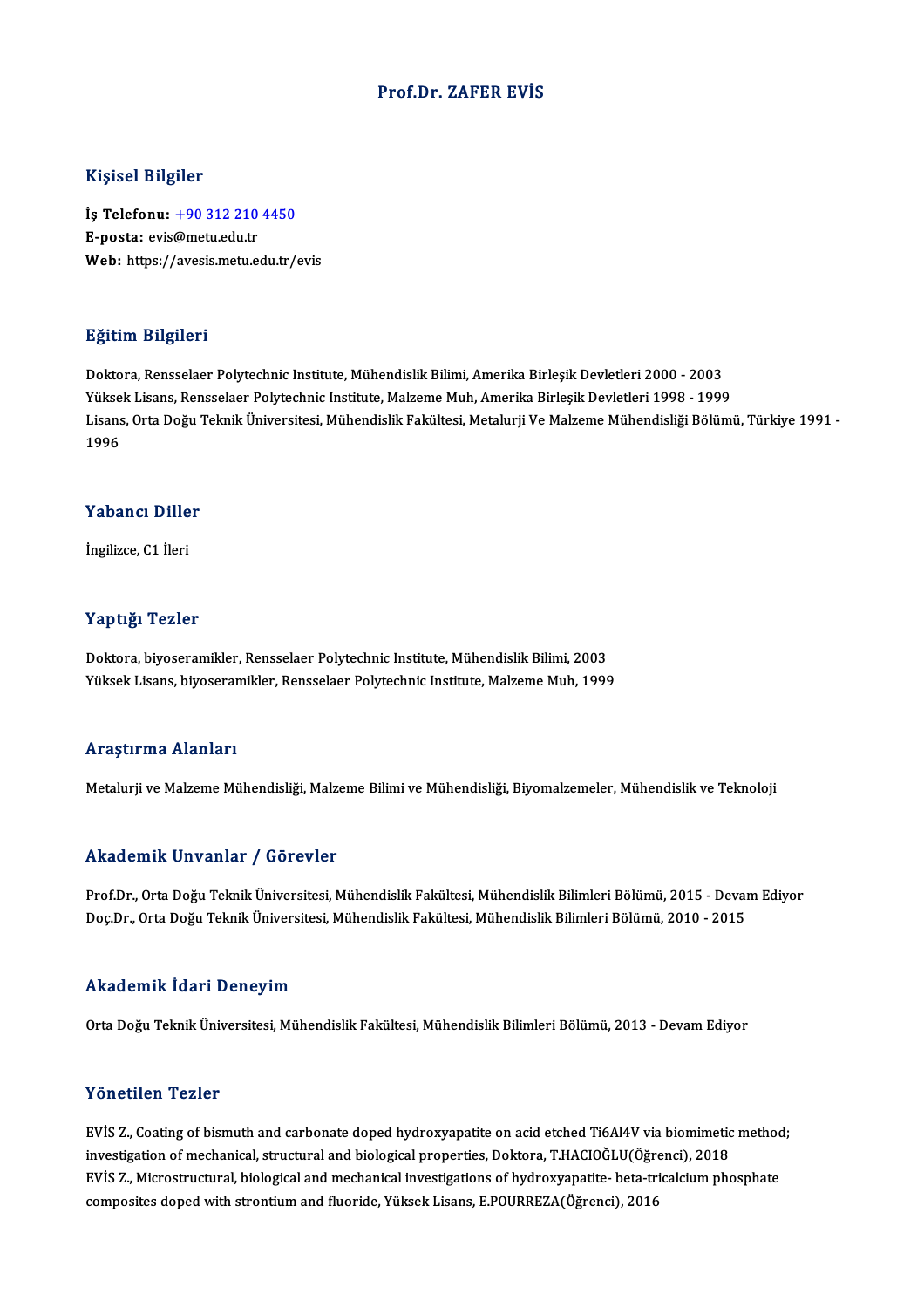EVİS Z., Stronsiyum ve flor ilave edilmiş hidroksiapatit-β -trikalsiyum fosfat kompozitlerin mikroyapı, biyolojik ve<br>mekanik özelliklerinin inselenmesi, Vülsek Lisens, E Bourrege (Öğrensi), 2016 EVİS Z., Stronsiyum ve flor ilave edilmiş hidroksiapatit-β -trikalsiyum fosfat kor<br>mekanik özelliklerinin incelenmesi., Yüksek Lisans, E.Pourreza(Öğrenci), 2016<br>EVİS Z. A study on develenment of mashinable salsiyım phesph EVİS Z., Stronsiyum ve flor ilave edilmiş hidroksiapatit-β -trikalsiyum fosfat kompozitlerin mikroyapı, biyolojik ve<br>mekanik özelliklerinin incelenmesi., Yüksek Lisans, E.Pourreza(Öğrenci), 2016<br>EVİS Z., A study on develo

mekanik özelliklerinin incelenmesi., Yüksek Lisans, E.Pourreza(Öğrenci), 2016<br>EVİS Z., A study on development of machinable calcium phosphate based bio-composites with zirconia, boron oxide and EVİS Z., A study on development of machinable calcium phosphate based bio-composites with zirconia, boron oxide a<br>lanthanum oxide, Yüksek Lisans, S.KHOSHSIMA(Öğrenci), 2015<br>EVİS Z., Strontium doped calcium phosphate biomim

lanthanum oxide, Yüksek Lisans, S.KHOSHSIMA(Öğrenci), 2015<br>EVİS Z., Strontium doped calcium phosphate biomimetic coating<br>2015 EVİS Z., Strontium doped calcium phosphate biomimetic coatings on Ti6Al4V plates, Yüksek Lisans, M.AVCI(Öğrenci<br>2015<br>EVİS Z., Manufacturing, mechanical and microstructural characterization of AZ91D magnesium alloy for biom

EVIS Z., Manufacturing, mechanical and microstructural characterization of AZ91D magnesium alloy for biomedical<br>applications, Yüksek Lisans, S.MURAT(Öğrenci), 2015 EVİS Z., Manufacturing, mechanical and microstructural characterization of AZ91D magnesium alloy for biomedical<br>applications, Yüksek Lisans, S.MURAT(Öğrenci), 2015<br>AYDINOL M. K. , EVİS Z., Development and characterization

applications, Yüksek Lisans, S.MURAT(Öğren<br>AYDINOL M. K. , EVİS Z., Development and c<br>batteries, Doktora, Ş.DOĞU(Öğrenci), 2015<br>EVİS Z. Surface marmhalary investigation a AYDINOL M. K. , EVİS Z., Development and characterization of high power density cathode materials for lithium-ion<br>batteries, Doktora, Ş.DOĞU(Öğrenci), 2015<br>EVİS Z., Surface morphology investigation of a biodegradable magne

**batter<br>EVIS 2<br>2015** BVİS Z., Surface morphology investigation of a biodegradable magnesium alloy, Doktora, A.TAHMASEBİFAR(Öğrenci),<br>2015<br>BANERJEE S., EVİS Z., Selenium doped calcium phosphate biomimetic coating on Ti6Al4V orthopedic implant m

2015<br>BANERJEE S., EVİS Z., Selenium doped calcium phosphate biomimetic coating<br>anti-cancer and anti-bacterial purposes, Doktora, B.YILMAZ(Öğrenci), 2014<br>EVİS Z., Hidreksianetit ve yarı kararlı sirkenye kompositlerine itriu BANERJEE S., EVİS Z., Selenium doped calcium phosphate biomimetic coating on Ti6Al4V orthopedic implant material for<br>anti-cancer and anti-bacterial purposes, Doktora, B.YILMAZ(Öğrenci), 2014<br>EVİS Z., Hidroksiapatit ve yarı

anti-cancer and anti-bacterial purposes, Doktora, B.YILMAZ(Öğrenci), 2014<br>EVİS Z., Hidroksiapatit ve yarı kararlı zirkonya kompozitlerine itriyum florü<br>özelliklerine etkisinin incelenmesi, Yüksek Lisans, A.AYKUL(Öğrenci), özelliklerine etkisinin incelenmesi, Yüksek Lisans, A.AYKUL(Öğrenci), 2013

EVİS Z., Nano calcium phosphates doped with titanium and fluoride ions: Sinterability and stability of phases, Doktora,<br>S.GÜNGÖR(Öğrenci), 2012 EVİS Z., Nano calcium phosphates doped with titanium and fluoride ions: Sinterability and stability of phases, Dokto<br>S.GÜNGÖR(Öğrenci), 2012<br>EVİS Z., An experimental study of mechanical properties of non enzymatically glyc

S.GÜNGÖR(Öğrenci), 2012<br>EVİS Z., An experimental study of mechar<br>Doktora, G.FINDIKOĞLU(Öğrenci), 2012<br>EVİS Z. The synthesis of sins, shlaride an EVİS Z., An experimental study of mechanical properties of non enzymatically glycated bovine femur cortical bo<br>Doktora, G.FINDIKOĞLU(Öğrenci), 2012<br>EVİS Z., The synthesis of zinc, chloride and fluoride doped nano hydroxyla

Doktora, G.FINDIKOĞLU(Öğrenci), 2012<br>EVİS Z., The synthesis of zinc, chloride and fluoride doped nano hydroxylapatites by precipitation method and<br>investigation of their mechanical, structural and biological properties, Yü EVİS Z., The synthesis of zinc, chloride and fluoride doped nano hydroxylapatites by precipitation method and<br>investigation of their mechanical, structural and biological properties, Yüksek Lisans, İ.UYSAL(Öğrenci), 2011<br>E investigation of their mechanical, structural and biological properties, Yüksek L<br>EVİS Z., An investigation of the microstructural and mechanical properties of tr<br>aluminum and fluoride ions, Yüksek Lisans, A.TAHMASEBİFAR(Ö

EVİS Z., An investigation of the microstructural and mechanical properties of tri-calcium phosphates doped with<br>aluminum and fluoride ions, Yüksek Lisans, A.TAHMASEBİFAR(Öğrenci), 2011<br>DURUCAN C., EVİS Z., An investigation aluminum and fluoride ions, Yüksek Lisans, A.TAHMASEBİFAR(Öğrenci), 2011<br>DURUCAN C., EVİS Z., An investigation of microstructure, microhardness and biocompatibility characteristics of yttrium<br>hydroxyapatite doped with fluo DURUCAN C., EVIS Z., An investigation of microstructure, microhardness and biocompatibility characteristics of yttrium

networks,YüksekLisans,Ü.KOÇKAN(Öğrenci),2009 EVİS Z., Prediction of hexagonal lattice parameters of stoichiometric and non-stoichiometric apatites by artificial<br>networks, Yüksek Lisans, Ü.KOÇKAN(Öğrenci), 2009<br>DURUCAN C., EVİS Z., Structural and mechanical investigat

networks, Yüksek Lisans, Ü.KOÇKAN(Öğrenci), 2009<br>DURUCAN C., EVİS Z., Structural and mechanical inver<br>phosphates, Yüksek Lisans, Z.PINAR(Öğrenci), 2009<br>TEZCANER A., EVİS Z., Structural mechanical and bic DURUCAN C., EVİS Z., Structural and mechanical investigations of magnesium and fluoride doped nano calcium<br>phosphates, Yüksek Lisans, Z.PINAR(Öğrenci), 2009<br>TEZCANER A., EVİS Z., Structural, mechanical, and biocompatibilit

phosphates, Yüksek Lisans, Z.PINAR(Öğrenci), 2009<br>TEZCANER A., EVİS Z., Structural, mechanical, and biocompatibility investigations of yttrium and fluoride doped nano<br>hydroxyapatite, Yüksek Lisans, B.BAŞAR(Öğrenci), 2009

# nyaroxyapatte, ruksek Lisans, b.bAşAR(Ogrenci), 2009<br>SCI, SSCI ve AHCI İndekslerine Giren Dergilerde Yayınlanan Makaleler

- CI, SSCI ve AHCI Indekslerine Giren Dergilerde Yayır<br>I. Properties and applications of boron nitride nanotubes<br>Turban E.A., BAZARCEVIREN A.E., EVIS Z., TEZCANER A I. Properties and applications of boron nitride nanotubes<br>Turhan E.A., PAZARÇEVİREN A.E., EVİS Z., TEZCANER A. Properties and applications of boron nitride nanotubes<br>Turhan E. A. , PAZARÇEVİREN A. E. , EVİS Z., TEZCANER A.<br>NANOTECHNOLOGY, cilt.33, sa.24, 2022 (SCI İndekslerine Giren Dergi)<br>A Beview an Nanosemnesites with Granbane B
- II. A Review on Nanocomposites with Graphene Based Fillers in Poly(ether ether ketone)<br>Oz Y., Yilmaz B., EVİS Z. NANOTECHNOLOGY, cil<br>A Review on Nanoco<br>Oz Y., Yilmaz B., EVİS Z.<br>POLYMER SCIENCE SER A Review on Nanocomposites with Graphene Based Fillers<br>Oz Y., Yilmaz B., EVİS Z.<br>POLYMER SCIENCE SERIES A, 2022 (SCI İndekslerine Giren Dergi)<br>Seamless and rabust elsinate (selatin seating an Ti-641 4V

III. Seamless and robust alginate/gelatin coating on Ti-6Al-4V as a gap filling interphase PAZARCEVIREN A. E., Akbaba S., TEZCANER A., KESKIN D., EVIS Z. POLYMER SCIENCE SERIES A, 2022 (SCI İndekslerine Giren Dergi)<br>Seamless and robust alginate/gelatin coating on Ti-6Al-4V<br>PAZARÇEVİREN A. E. , Akbaba S., TEZCANER A., KESKİN D., EVİS Z.<br>APRLIED SUREACE SCIENCE silt 591-2022 Seamless and robust alginate/gelatin coating on Ti-6Al-4V as a gand<br>PAZARÇEVİREN A. E. , Akbaba S., TEZCANER A., KESKİN D., EVİS Z.<br>APPLIED SURFACE SCIENCE, cilt.581, 2022 (SCI İndekslerine Giren Dergi)<br>Effects of the deni PAZARÇEVİREN A. E. , Akbaba S., TEZCANER A., KESKİN D., EVİS Z.<br>APPLIED SURFACE SCIENCE, cilt.581, 2022 (SCI İndekslerine Giren Dergi)<br>IV. Effects of the doping concentration of boron on physicochemical, mechanical, and bi

## APPLIED SURFACE SCIENCE, cilt.5<br>Effects of the doping concent<br>properties of hydroxyapatite<br>Iedati H. TEZCANER A. Alabaman Effects of the doping concentration of boron on ph<br>properties of hydroxyapatite<br>Jodati H., TEZCANER A., Alshemary A. Z. , Şahin V., EVİS Z.<br>Coramics International 2022 (SCL Europded İndelsekine properties of hydroxyapatite<br>Jodati H., TEZCANER A., Alshemary A. Z. , Şahin V., EVİS Z.<br>Ceramics International, 2022 (SCI Expanded İndekslerine Giren Dergi)<br>2D noveus PCL, PEC, PCL, / strentium, magnesium and beren mı

Jodati H., TEZCANER A., Alshemary A. Z. , Şahin V., EVİS Z.<br>Ceramics International, 2022 (SCI Expanded İndekslerine Giren Dergi)<br>V. 3D porous PCL-PEG-PCL / strontium, magnesium and boron multi-doped hydroxyapatite composit Ceramics International, 2022 (SCI Expand<br>3D porous PCL-PEG-PCL / strontium,<br>scaffolds for bone tissue engineering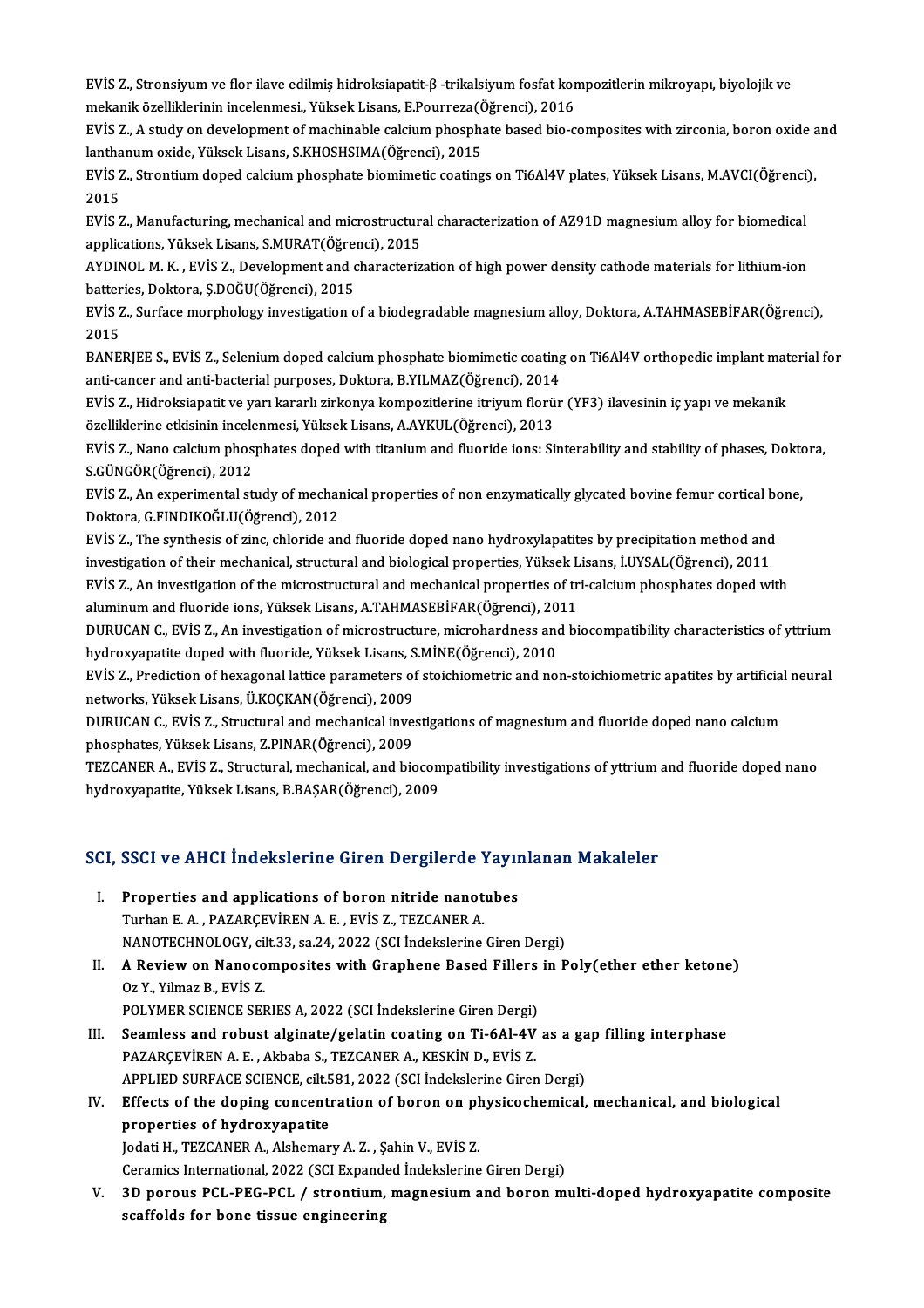Yedekçi B., Tezcaner A., Yilmaz B., Demir T., Evis Z.<br>JOUPNAL OF THE MECHANICAL BEHAVIOR OF BI

JOURNAL OF THE MECHANICAL BEHAVIOR OF BIOMEDICAL MATERIALS, cilt.125, 2022 (SCI İndekslerine Giren<br>Dergi) Yedekç<br>JOURN<br>Dergi)<br>In vitn JOURNAL OF THE MECHANICAL BEHAVIOR OF BIOMEDICAL MATERIALS, cilt.125, 2022 (SCI İndeksler<br>Dergi)<br>VI. In vitro and in vivo properties of graphene-incorporated scaffolds for bone defect repair<br>Jodati H. Vilmar B. Evis 7

Dergi)<br>I<mark>n vitro and in vivo pro</mark><br>Jodati H., Yilmaz B., Evis Z.<br>Coramics International cil In vitro and in vivo properties of graphene-incorporated scaffolds for bon<br>Jodati H., Yilmaz B., Evis Z.<br>Ceramics International, cilt.47, ss.29535-29549, 2021 (SCI İndekslerine Giren Dergi)<br>Effects of biomimatic synthosis

- Jodati H., Yilmaz B., Evis Z.<br>Ceramics International, cilt.47, ss.29535-29549, 2021 (SCI Indekslerine Giren Dergi)<br>VII. Effects of biomimetic synthesis route and sintering temperature on physicochemical,<br>microstructural, a Ceramics International, cilt.47, ss.29535-29549, 2021 (SCI İndekslerine<br>Effects of biomimetic synthesis route and sintering temperatur<br>microstructural, and mechanical properties of hydroxyapatite<br>Kava V. Jodati H. Fyjs 7 Effects of biomimetic<br>microstructural, and <br>Kaya Y., Jodati H., Evis Z.<br>Journal of the Australian microstructural, and mechanical properties of hydroxyapatite<br>Kaya Y., Jodati H., Evis Z.<br>Journal of the Australian Ceramic Society, cilt.57, sa.4, ss.1117-1129, 2021 (SCI İndekslerine Giren Dergi) Kaya Y., Jodati H., Evis Z.<br>Journal of the Australian Ceramic Society, cilt.57, sa.4, ss.111<br>VIII. Zn-doped hydroxyapatite in biomedical applications<br>Urgel L. Vilmar P., Evis 7
- Journal of the Australian<br>Zn-doped hydroxyapat<br>Uysal I., Yilmaz B., EVİS Z.<br>JOUPNAL OF THE AUSTR. Uysal I., Yilmaz B., EVİS Z.<br>JOURNAL OF THE AUSTRALIAN CERAMIC SOCIETY, cilt.57, sa.3, ss.869-897, 2021 (SCI İndekslerine Giren Dergi) Uysal I., Yilmaz B., EVİS Z.<br>JOURNAL OF THE AUSTRALIAN CERAMIC SOCIETY, cilt.57, sa.3, ss.869-897, 2021 (SCI İndekslerine Giren Dergi)<br>IX. Biomechanical Evaluation of an Injectable Alginate / Dicalcium Phosphate Cement
- **JOURNAL OF THE AUSTRALL<br>Biomechanical Evaluation<br>Bone Tissue Engineering<br>Alshamany A. Z., Bilgin S. Jou** Biomechanical Evaluation of an Injectable Alginate / Dicalci<br>Bone Tissue Engineering<br>Alshemary A.Z., Bilgin S., Işık G., Motameni A., TEZCANER A., EVİS Z.<br>Journal of the Mechanical Pehaviar of Biomedical Materials, cilt 11 Bone Tissue Engineering<br>Alshemary A. Z. , Bilgin S., Işık G., Motameni A., TEZCANER A., EVİS Z.<br>Journal of the Mechanical Behavior of Biomedical Materials, cilt.118, 2021 (SCI İndekslerine Giren Dergi)<br>A noviow of synthosi

Alshemary A. Z. , Bilgin S., Işık G., Motameni A., TEZCANER A., EVİS Z.<br>Journal of the Mechanical Behavior of Biomedical Materials, cilt.118, 2021 (SCI İndekslerine Giren Dergi)<br>X. A review of synthesis methods, properties Journal of the Mechanical Behavior of<br>A review of synthesis methods, p<br>Motameni A., Alshemary A. Z. , EVİS Z.<br>CERAMICS INTERNATIONAL, silt 47, se A review of synthesis methods, properties and use of monetite cements as filler for b<br>Motameni A., Alshemary A. Z. , EVİS Z.<br>CERAMICS INTERNATIONAL, cilt.47, sa.10, ss.13245-13256, 2021 (SCI İndekslerine Giren Dergi)<br>Padia

- XI. Radiosensitization induced by zinc-doped hydroxyapatite nanoparticles in breast cancer cells<br>Yedekçi F. Y., Gedik E., Evis Z., Dogan L., Özyiğit G., Gurkaynak M. CERAMICS INTERNATIONAL, cilt.47, sa.10, ss.13245-13256, 2021<br>Radiosensitization induced by zinc-doped hydroxyapatite<br>Yedekçi F. Y. , Gedik E., Evis Z., Dogan L., Özyiğit G., Gurkaynak M.<br>INTERNATIONAL JOURNAL OF ARRUEL CER Radiosensitization induced by zinc-doped hydroxyapatite nanoparticles in breast cancer cells<br>Yedekçi F. Y. , Gedik E., Evis Z., Dogan L., Özyiğit G., Gurkaynak M.<br>INTERNATIONAL JOURNAL OF APPLIED CERAMIC TECHNOLOGY, cilt.1 Yedekçi F. Y.<br>INTERNATIO<br>Giren Dergi)<br>Lanthanum INTERNATIONAL JOURNAL OF APPLIED CERAMIC TECHNOLOGY, cilt.18, sa.3, ss.563-572, 2021 (SCI Indeksler:<br>Giren Dergi)<br>XII. Lanthanum doped dicalcium phosphate bone cements for potential use as filler for bone defects<br>Metameni
- Giren Dergi)<br>Lanthanum doped dicalcium phosphate bone cements fo<br>Motameni A., Alshemary A. Z. , DALGIÇ A. D. , KESKİN D., EVİS Z.<br>MATERIALS TODAY COMMUNICATIONS .silt 26, 2021 (SCLİndak Lanthanum doped dicalcium phosphate bone cements for potential use as<br>Motameni A., Alshemary A. Z. , DALGIÇ A. D. , KESKİN D., EVİS Z.<br>MATERIALS TODAY COMMUNICATIONS, cilt.26, 2021 (SCI İndekslerine Giren Dergi)<br>Synthesis Motameni A., Alshemary A. Z. , DALGIÇ A. D. , KESKİN D., EVİS Z.<br>MATERIALS TODAY COMMUNICATIONS, cilt.26, 2021 (SCI İndekslerine Giren Dergi)<br>XIII. Synthesis and sintering of B, Sr, Mg multi-doped hydroxyapatites: Structur
- biological characterization Synthesis and sintering of B, Sr, Mg multi-doped hydroxyapatit<br>biological characterization<br>YEDEKÇİ B., TEZCANER A., Alshemary A. Z. , Yilmaz B., DEMİR T., EVİS Z.<br>JOUPNAL OF THE MECHANICAL PEHAVIOR OF PIOMEDICAL MATERIAL

JOURNAL OF THE MECHANICAL BEHAVIOR OF BIOMEDICAL MATERIALS, cilt.115, 2021 (SCI İndekslerine Giren<br>Dergi) YEDEK<br>JOURN<br>Dergi)<br>Additiv JOURNAL OF THE MECHANICAL BEHAVIOR OF BIOMEDICAL MATERIALS, cilt.115, 2021 (SCI İndekslerine Giren<br>Dergi)<br>XIV. Additive manufacturing of biodegradable magnesium implants and scaffolds: Review of the recent

Dergi)<br>Additive manufacturing of biod<br>advances and research trends<br>Seger N. Evis 7, Kee M **Additive manufacturi<br>advances and researd<br>Sezer N., EVİS Z., Koc M.<br>JOUPNAL OF MACNESUI** advances and research trends<br>Sezer N., EVİS Z., Koc M.<br>JOURNAL OF MAGNESIUM AND ALLOYS, cilt.9, sa.2, ss.392-415, 2021 (SCI İndekslerine Giren Dergi)

Sezer N., EVİS Z., Koc M.<br>JOURNAL OF MAGNESIUM AND ALLOYS, cilt.9, sa.2, ss.392-415, 2021 (SCI İndekslerine G<br>XV. Multifunctional natural polymer-based metallic implant surface modifications<br>Pagarceviran A. E., Tagarce A. Pazarçeviren A. E., Tezcaner A., Evis Z.<br>BIOINTERPHASES, cilt.16, sa.2, 2021 (SCI İndekslerine Giren Dergi) Multifunctional natural polymer-based metallic implant surf<br>Pazarçeviren A. E. , Tezcaner A., Evis Z.<br>BIOINTERPHASES, cilt.16, sa.2, 2021 (SCI İndekslerine Giren Dergi)<br>Paran danad Binhasis Hydrovyanatita (hata Trisalsium

- XVI. Boron-doped Biphasic Hydroxyapatite/beta-TricalciumPhosphate for Bone Tissue Engineering PAZARÇEVİREN A.E., TEZCANER A., KESKİN D., Kolukisa S. T., Surdem S., EVİS Z. Boron-doped Biphasic Hydroxyapatite/beta-Tricalcium Phosphate for Bone Tissue Engineeri<br>PAZARÇEVİREN A. E. , TEZCANER A., KESKİN D., Kolukisa S. T. , Surdem S., EVİS Z.<br>BIOLOGICAL TRACE ELEMENT RESEARCH, cilt.199, sa.3, ss PAZARÇEVİREN A. E. , TEZCANER A., KESKİN D., Kolukisa S. T. , Surdem S., EVİS Z.<br>BIOLOGICAL TRACE ELEMENT RESEARCH, cilt.199, sa.3, ss.968-980, 2021 (SCI İndekslerine Giren<br>XVII. Synthesis and characterization of magnesium
- BIOLOGICAL TRACE ELEMENT RESEARCH, cilt.19<br>Synthesis and characterization of magnesiu<br>Jodati H., Guner B., Evis Z., Keskin D., Tezcaner A. Synthesis and characterization of magnesium-lanthanum dual doped bioactive g<br>Jodati H., Guner B., Evis Z., Keskin D., Tezcaner A.<br>CERAMICS INTERNATIONAL, cilt.46, ss.10503-10511, 2020 (SCI İndekslerine Giren Dergi)<br>Histori Jodati H., Guner B., Evis Z., Keskin D., Tezcaner A.<br>CERAMICS INTERNATIONAL, cilt.46, ss.10503-10511, 2020 (SCI İndekslerine Giren Dergi)<br>XVIII. Historical development of simulated body fluids used in biomedical applic
- Yilmaz B., PAZARÇEVİREN A. E., TEZCANER A., EVİS Z. Historical development of simulated body fluids used in biomedie<br>Yilmaz B., PAZARÇEVİREN A. E. , TEZCANER A., EVİS Z.<br>MICROCHEMICAL JOURNAL, cilt.155, 2020 (SCI İndekslerine Giren Dergi)<br>Effecte of surface pretreatments an
- XIX. Effects of surface pretreatments and coating period on hydroxyapatite coating of Ti6Al4V alloy<br>HACIOĞLU T., EVİS Z., TEZCANER A., AYDINOL M. K. MICROCHEMICAL JOURNAL, cilt.155, 2020 (SCI İndentification of Surface pretreatments and coating<br>HACIOĞLU T., EVİS Z., TEZCANER A., AYDINOL M. K.<br>JOURNAL OF THE AUSTRALIAN CERAMIC SOCIETY JOURNAL OF THE AUSTRALIAN CERAMIC SOCIETY, cilt.56, sa.2, ss.545-557, 2020 (SCI İndekslerine Giren Dergi)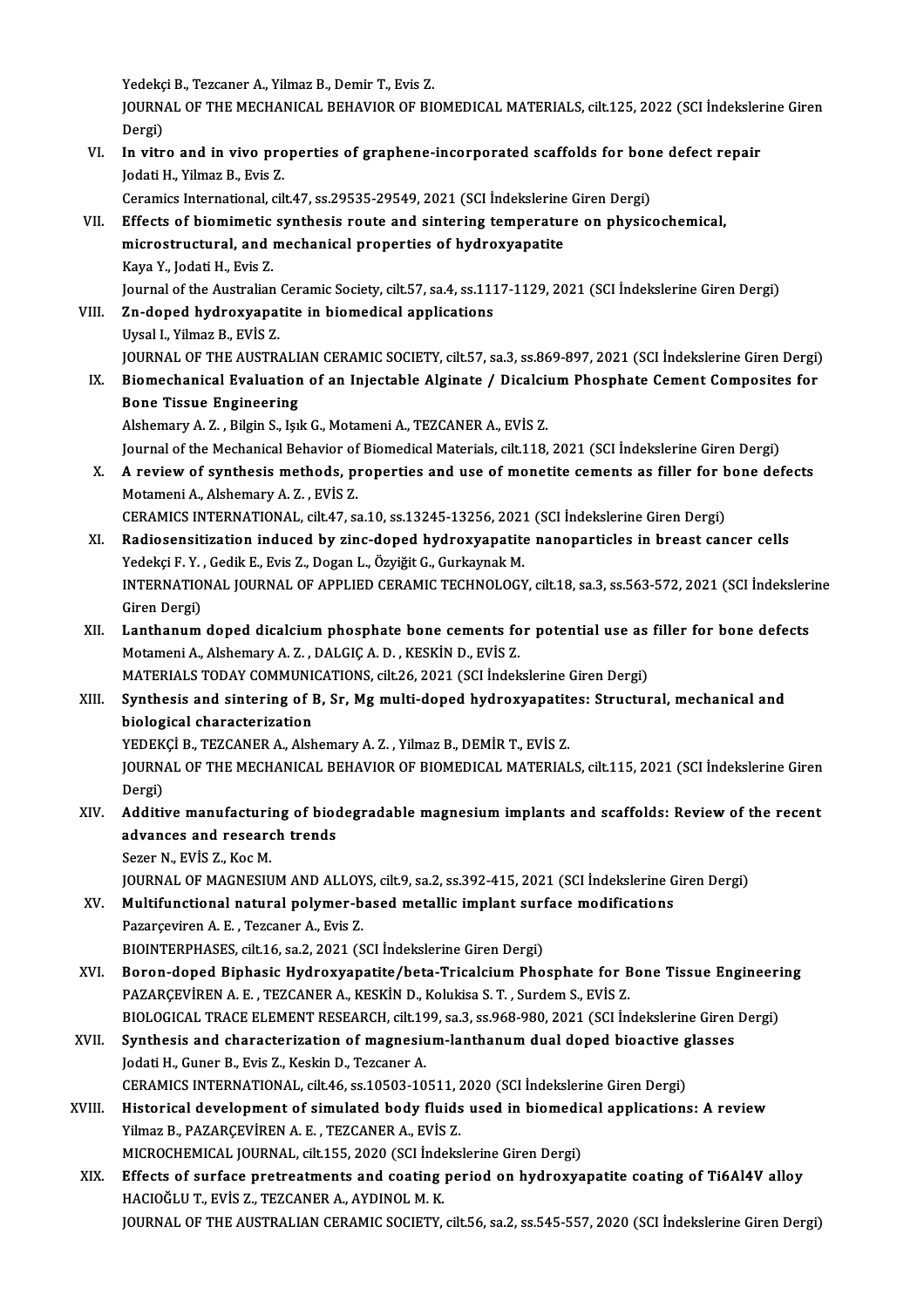| XX.          | Porous clinoptilolite-nano biphasic calcium phosphate scaffolds loaded with human dental pulp stem      |
|--------------|---------------------------------------------------------------------------------------------------------|
|              | cells for load bearing orthopedic applications                                                          |
|              | Alshemary A. Z. G., Pazarçeviren A. E., Keskin D., Tezcaner A., Hussain R., Evis Z.                     |
|              | BIOMEDICAL MATERIALS, cilt.14, 2019 (SCI İndekslerine Giren Dergi)                                      |
| XXI.         | Resorbable PCEC/gelatin-bismuth doped bioglass-graphene oxide bilayer membranes for guided              |
|              | bone regeneration                                                                                       |
|              | Pazarçeviren A. E., Evis Z., Keskin D., Tezcaner A.                                                     |
|              | BIOMEDICAL MATERIALS, cilt.14, 2019 (SCI İndekslerine Giren Dergi)                                      |
| XXII.        | In vitro performance of a nanobiocomposite scaffold containing boron-modified bioactive glass           |
|              | nanoparticles for dentin regeneration                                                                   |
|              | Rad R. M., Pazarceviren E., Akguen E. E., Evis Z., Keskin D., Sahin S., Tezcaner A.                     |
|              | JOURNAL OF BIOMATERIALS APPLICATIONS, cilt.33, ss.834-853, 2019 (SCI İndekslerine Giren Dergi)          |
| XXIII.       | Co-doped hydroxyapatites as potential materials for biomedical applications                             |
|              | YILMAZ B., ALSHEMARY A. Z. G., EVIS Z.                                                                  |
|              | MICROCHEMICAL JOURNAL, cilt.144, ss.443-453, 2019 (SCI İndekslerine Giren Dergi)                        |
| XXIV.        | Investigation of surface structure and biocompatibility of chitosan-coated zirconia and alumina         |
|              | dental abutments                                                                                        |
|              | Kalyoncuoglu U. T., Yilmaz B., Koc S. G., EVİS Z., ARPACI P. U., Kansu G.                               |
|              |                                                                                                         |
|              | CLINICAL IMPLANT DENTISTRY AND RELATED RESEARCH, cilt.20, sa.6, ss.1022-1029, 2018 (SCI Indekslerine    |
|              | Giren Dergi)                                                                                            |
| XXV.         | Structural and biological assessment of boron doped bioactive glass nanoparticles for dental tissue     |
|              | applications                                                                                            |
|              | Rad R. M., Alshemary A. Z. G., Evis Z., Keskin D., Altunbas K., Tezcaner A.                             |
|              | CERAMICS INTERNATIONAL, cilt.44, ss.9854-9864, 2018 (SCI İndekslerine Giren Dergi)                      |
| XXVI.        | Silicate-doped nano-hydroxyapatite/graphene oxide composite reinforced fibrous scaffolds for bone       |
|              | tissue engineering                                                                                      |
|              | DALGIÇ A. D., ALSHEMARY A. Z. G., TEZCANER A., KESKİN D., EVİS Z.                                       |
|              | JOURNAL OF BIOMATERIALS APPLICATIONS, cilt.32, sa.10, ss.1392-1405, 2018 (SCI İndekslerine Giren Dergi) |
| <b>XXVII</b> | Side-Effects of Convulsive Seizures and Anti-Seizure Therapy on Bone in a Rat Model of Epilepsy         |
|              | Ustaoglu S. G., EVIS Z., ILBAY G., Boskey A. L., Severcan F.                                            |
|              | APPLIED SPECTROSCOPY, cilt.72, sa.5, ss.689-705, 2018 (SCI Indekslerine Giren Dergi)                    |
| XXVIII.      | Physico-chemical and biological properties of hydroxyapatite extracted from chicken beaks               |
|              | ALSHEMARY A. Z. G., AKRAM M., TAHA A., TEZCANER A., EVIS Z., HUSSAIN R.                                 |
|              | MATERIALS LETTERS, cilt.215, ss.169-172, 2018 (SCI İndekslerine Giren Dergi)                            |
| XXIX.        | Review of magnesium-based biomaterials and their applications                                           |
|              | Sezer N., EVİS Z., Kayhan S. M., Tahmasebifar A., Koc M.                                                |
|              | JOURNAL OF MAGNESIUM AND ALLOYS, cilt.6, sa.1, ss.23-43, 2018 (SCI İndekslerine Giren Dergi)            |
| XXX.         | Investigation of bismuth doped bioglass/graphene oxide nanocomposites for bone tissue                   |
|              | engineering                                                                                             |
|              | PAZARÇEVİREN A. E., TAHMASEBİFAR A., TEZCANER A., KESKİN D., EVİS Z.                                    |
|              | CERAMICS INTERNATIONAL, cilt.44, sa.4, ss.3791-3799, 2018 (SCI İndekslerine Giren Dergi)                |
| XXXI.        | Fe3+/Se042- dual doped nano hydroxyapatite: A novel material for biomedical applications                |
|              | ALSHEMARY A. Z. G., PAZARÇEVİREN A. E., TEZCANER A., EVİS Z.                                            |
|              | JOURNAL OF BIOMEDICAL MATERIALS RESEARCH PART B-APPLIED BIOMATERIALS, cilt.106, sa.1, ss.340-352,       |
|              | 2018 (SCI İndekslerine Giren Dergi)                                                                     |
| XXXII.       | Impact of B203 and La203 addition on structural, mechanical and biological properties of                |
|              | hydroxyapatite                                                                                          |
|              | KHOSHSİMA S., ALSHEMARY A. Z. G., TEZCANER A., SURDEM S., EVİS Z.                                       |
|              | PROCESSING AND APPLICATION OF CERAMICS, cilt.12, sa.2, ss.143-152, 2018 (SCI Indekslerine Giren Dergi)  |
| XXXIII.      | Strontium doped hydroxyapatite biomimetic coatings on Ti6Al4V plates                                    |
|              | AVCI M., YILMAZ B., TEZCANER A., EVIS Z.                                                                |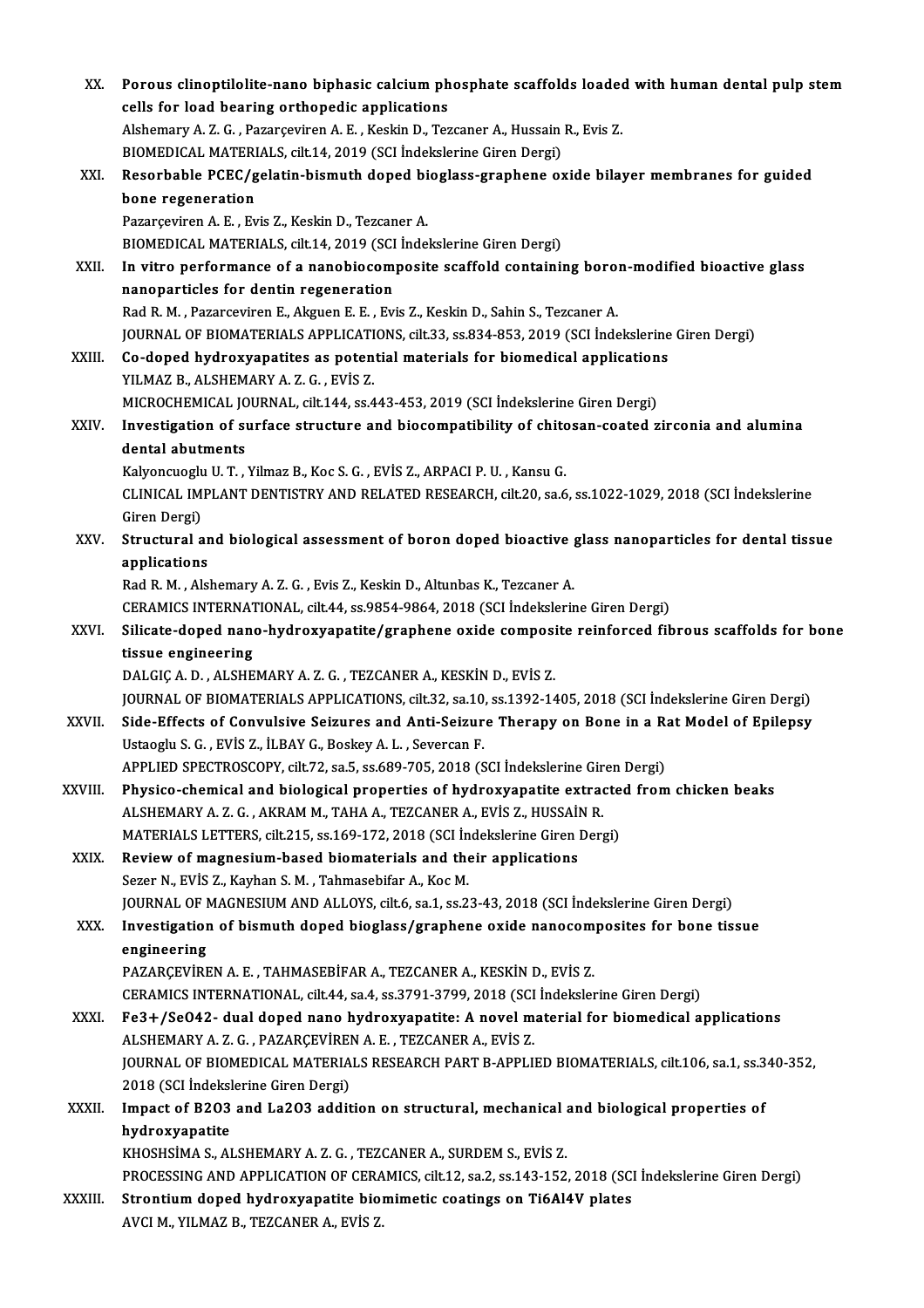|               | CERAMICS INTERNATIONAL, cilt.43, sa.12, ss.9431-9436, 2017 (SCI Indekslerine Giren Dergi)                                 |
|---------------|---------------------------------------------------------------------------------------------------------------------------|
| <b>XXXIV</b>  | Mechanical, electrochemical and biocompatibility evaluation of AZ91D magnesium alloy as a                                 |
|               | biomaterial<br>Tahmasebifar A., KAYHAN S. M., EVİS Z., TEZCANER A., Cinici H., Koc M.                                     |
|               | JOURNAL OF ALLOYS AND COMPOUNDS, cilt.687, ss.906-919, 2016 (SCI Indekslerine Giren Dergi)                                |
| XXXV.         | Early Alterations in Bone Characteristics of Type I Diabetic Rat Femur: A Fourier Transform                               |
|               | Infrared (FT-IR) Imaging Study                                                                                            |
|               | Bozkurt O., BİLGİN M. D., EVİS Z., Pleshko N., Severcan F.                                                                |
|               | APPLIED SPECTROSCOPY, cilt.70, sa.12, ss.2005-2015, 2016 (SCI Indekslerine Giren Dergi)                                   |
| <b>XXXVI</b>  | Application of Electric Resistance Heating Method on Titanium Hot Forming at Industrial Scale                             |
|               | Ozturk F., Ece R. E., Polat N., Koksal A., EVIS Z., Sheikh-Ahmad J. Y.                                                    |
|               | ARABIAN JOURNAL FOR SCIENCE AND ENGINEERING, cilt.41, sa.11, ss.4441-4448, 2016 (SCI İndekslerine Giren                   |
|               | Dergi)                                                                                                                    |
| <b>XXXVII</b> | Structural, mechanical and biological properties of hydroxyapatite-zirconia-lanthanum oxide<br>composites                 |
|               | Khoshsima S., Yilmaz B., TEZCANER A., EVİS Z.                                                                             |
|               | CERAMICS INTERNATIONAL, cilt.42, sa.14, ss.15773-15779, 2016 (SCI İndekslerine Giren Dergi)                               |
| XXXVIII.      | Surface Characterization and Biocompatibility of Selenium-Doped Hydroxyapatite Coating on                                 |
|               | <b>Titanium Alloy</b>                                                                                                     |
|               | Yilmaz B., EVIS Z., TEZCANER A., BANERJEE S.                                                                              |
|               | INTERNATIONAL JOURNAL OF APPLIED CERAMIC TECHNOLOGY, cilt.13, sa.6, ss.1059-1068, 2016 (SCI                               |
|               | İndekslerine Giren Dergi)                                                                                                 |
| <b>XXXIX</b>  | Thermal history and microstructure during friction stir welding of Al-Mg alloy                                            |
|               | Sheikh-Ahmad J. Y., Ozturk F., Jarrar F., EVIS Z.                                                                         |
|               | INTERNATIONAL JOURNAL OF ADVANCED MANUFACTURING TECHNOLOGY, cilt.86, ss.1071-1081, 2016 (SCI<br>İndekslerine Giren Dergi) |
| XL.           | Experimental and numerical investigations for mechanical and microstructural characterization of                          |
|               | micro-manufactured AZ91D magnesium alloy disks for biomedical applications                                                |
|               | Kayhan S. M., TAHMASEBİFAR A., KOÇ M., Usta Y., TEZCANER A., EVİS Z.                                                      |
|               | MATERIALS & DESIGN, cilt.93, ss.397-408, 2016 (SCI Indekslerine Giren Dergi)                                              |
| XLI.          | Surface Characterization and Biocompatibility of SeleniumDoped Hydroxyapatite Coating on                                  |
|               | <b>Titanium Alloy</b>                                                                                                     |
|               | YILMAZ B., TEZCANER A., EVIS Z., BANERJEE S.                                                                              |
|               | Ceramics International, 2016 (SCI Indekslerine Giren Dergi)                                                               |
| XLII.         | Mesoporous strontium doped nano sized sulphate hydroxyapatite as a novel biomaterial for bone                             |
|               | tissue applications<br>Alshemary A.Z., PAZARÇEVİREN A.E., TEZCANER A., EVİS Z.                                            |
|               | RSC ADVANCES, cilt.6, sa.72, ss.68058-68071, 2016 (SCI Indekslerine Giren Dergi)                                          |
| XLIII.        | A direct role of collagen glycation in bone fracture                                                                      |
|               | Poundarik A. A., Wu P., Evis Z., Sroga G. E., Ural A., Rubin M., Vashishth D.                                             |
|               | JOURNAL OF THE MECHANICAL BEHAVIOR OF BIOMEDICAL MATERIALS, cilt.52, ss.120-130, 2015 (SCI                                |
|               | İndekslerine Giren Dergi)                                                                                                 |
| XLIV.         | EVALUATION OF THE CHITOSAN-COATING EFFECTIVENESS ON A DENTAL TITANIUM ALLOY IN                                            |
|               | TERMS OF MICROBIAL AND FIBROBLASTIC ATTACHMENT AND THE EFFECT OF AGING                                                    |
|               | Kalyoncuoglu U. T., Yilmaz B., Gungor S., EVİS Z., UYAR P., AKCA G., Kansu G.                                             |
|               | MATERIALI IN TEHNOLOGIJE, cilt.49, sa.6, ss.925-931, 2015 (SCI İndekslerine Giren Dergi)                                  |
| XLV.          | Effect of calcium fluoride on mechanical behavior and sinterability of nano-hydroxyapatite and                            |
|               | titania composites<br>KUTBAY I., Yilmaz B., EVIS Z., USTA M.                                                              |
|               | CERAMICS INTERNATIONAL, cilt.40, sa.9, ss.14817-14826, 2014 (SCI Indekslerine Giren Dergi)                                |
| XLVI.         | Co-doping of hydroxyapatite with zinc and fluoride improves mechanical and biological properties                          |
|               |                                                                                                                           |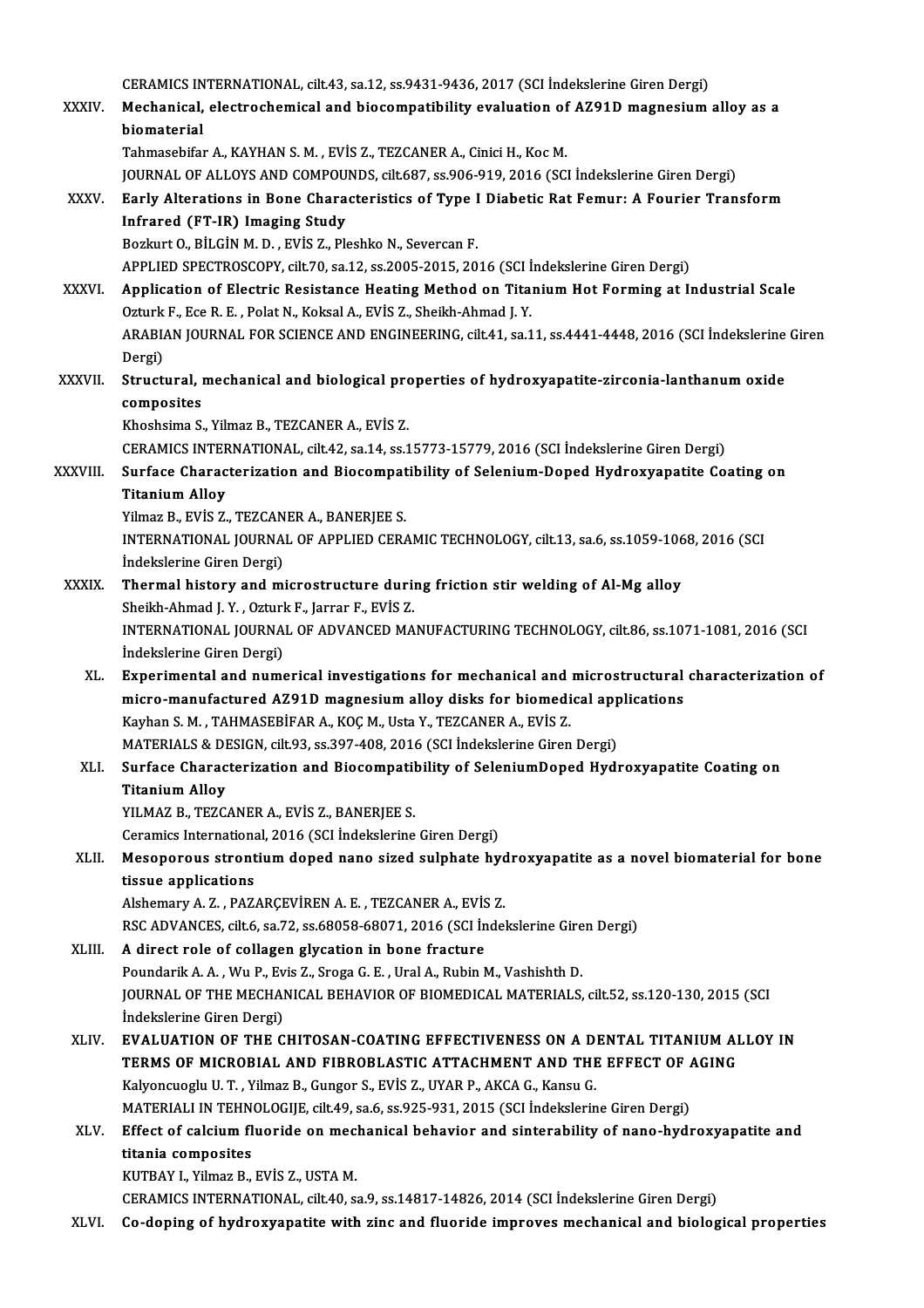## of hydroxyapatite Uysal I., Severcan F., TEZCANER A., EVİS Z. of hydroxyapatite<br>Uysal I., Severcan F., TEZCANER A., EVİS Z.<br>PROGRESS IN NATURAL SCIENCE-MATERIALS INTERNATIONAL, cilt.24, sa.4, ss.340-349, 2014 (SCI İndekslerine<br>Ciron Dargi) Uysal I., Sever<br>PROGRESS IN<br>Giren Dergi)<br>Paman Spec PROGRESS IN NATURAL SCIENCE-MATERIALS INTERNATIONAL, cilt.24, sa.4, ss.340-349, 2014 (SCI indekslerine<br>Giren Dergi)<br>XLVII. Raman Spectroscopy Investigation of Nano Hydroxyapatite Doped with Yttrium and Fluoride Ions<br>Vilman Giren Dergi)<br><mark>Raman Spectro</mark>:<br>Yilmaz B., EVİS Z.<br>spectposcopy i Raman Spectroscopy Investigation of Nano Hydroxyapatite Doped with Ytt<br>Yilmaz B., EVİS Z.<br>SPECTROSCOPY LETTERS, cilt.47, sa.1, ss.24-29, 2014 (SCI İndekslerine Giren Dergi)<br>ARTIEICIAL NEIIRAL NETWORK RREDICTION OF HEYACONA Yilmaz B., EVİS Z.<br>SPECTROSCOPY LETTERS, cilt.47, sa.1, ss.24-29, 2014 (SCI İndekslerine Giren Dergi)<br>XLVIII. ARTIFICIAL-NEURAL-NETWORK PREDICTION OF HEXAGONAL LATTICE PARAMETERS FOR NON-<br>STOICHIOMETRIC ARATITES SPECTROSCOPY LETTERS, cilt47, sa.1, ss.24-29, 2014 (SCI Indekslerine Giren Dergi)<br>ARTIFICIAL-NEURAL-NETWORK PREDICTION OF HEXAGONAL LATTICE PAI<br>STOICHIOMETRIC APATITES<br>Kockan U., Ozturk F., EVIS Z. ARTIFICIAL-NEURAL-NET<br>STOICHIOMETRIC APATIT<br>Kockan U., Ozturk F., EVİS Z.<br>MATERIALLIN TEUNOLOCU STOICHIOMETRIC APATITES<br>Kockan U., Ozturk F., EVİS Z.<br>MATERIALI IN TEHNOLOGIJE, cilt.48, sa.1, ss.73-79, 2014 (SCI İndekslerine Giren Dergi)<br>Silver and flueride danad hydroxyanatites: Investigation by misrestrusture, m XLIX. Silver and fluoride doped hydroxyapatites: Investigation by microstructure, mechanical and<br>antibacterial properties MATERIALI IN TEHNOLOGI<br>Silver and fluoride dope<br>antibacterial properties<br>Turker Madrile A.O., EVIS TurkozM.,AtilaA.O. ,EVİS Z. antibacterial properties<br>Turkoz M., Atilla A. O. , EVİS Z.<br>CERAMICS INTERNATIONAL, cilt.39, sa.8, ss.8925-8931, 2013 (SCI İndekslerine Giren Dergi)<br>Effect of YE2 on the nhaqq atability and sinterability of bydnowyanatite P Turkoz M., Atilla A. O. , EVİS Z.<br>CERAMICS INTERNATIONAL, cilt.39, sa.8, ss.8925-8931, 2013 (SCI İndekslerine Giren Dergi)<br>L. Effect of YF3 on the phase stability and sinterability of hydroxyapatite-Partially stabilized zi **CERAMICS IN**<br>Effect of YF<br>composites Effect of YF3 on the phase stabil<br>composites<br>Aykul A., KUTBAY I., EVİS Z., USTA M.<br>CERAMICS INTERNATIONAL. sil: 20. composites<br>Aykul A., KUTBAY I., EVİS Z., USTA M.<br>CERAMICS INTERNATIONAL, cilt.39, sa.7, ss.7869-7877, 2013 (SCI İndekslerine Giren Dergi) Aykul A., KUTBAY I., EVİS Z., USTA M.<br>CERAMICS INTERNATIONAL, cilt.39, sa.7, ss.7869-7877, 2013 (SCI İndekslerine Giren Dergi)<br>LI. Characterization by Fourier transform infrared spectroscopy of hydroxyapatite co-doped with **CERAMICS INT**<br>Characterizat<br>and fluoride<br>Uvcal L Severs Characterization by Four<br>and fluoride<br>Uysal I., Severcan F., EVİS Z.<br>CERAMICS INTERNATIONAL and fluoride<br>Uysal I., Severcan F., EVİS Z.<br>CERAMICS INTERNATIONAL, cilt.39, sa.7, ss.7727-7733, 2013 (SCI İndekslerine Giren Dergi)<br>Meshanisal and misrostrustural evaluations of bet formed titanium shoets by elec Uysal I., Severcan F., EVİS Z.<br>CERAMICS INTERNATIONAL, cilt.39, sa.7, ss.7727-7733, 2013 (SCI İndekslerine Giren Dergi)<br>LII. Mechanical and microstructural evaluations of hot formed titanium sheets by electrical resistance **CERAMICS INTERN<br>Mechanical and<br>heating process**<br>Orturk E. Eco B. E OzturkF.,EceR.E. ,PolatN.,KoksalA.,EVİS Z.,PolatA. MATERIALS SCIENCE AND ENGINEERING A-STRUCTURAL MATERIALS PROPERTIES MICROSTRUCTURE AND PROCESSING, cilt.578, ss.207-214, 2013 (SCI İndekslerine Giren Dergi) MATERIALS SCIENCE AND ENGINEERING A-STRUCTURAL MATERIALS PROPERTIES MICROSTRUCTURE AND<br>PROCESSING, cilt.578, ss.207-214, 2013 (SCI İndekslerine Giren Dergi)<br>LIII. Structural and mechanical characteristics of hydroxyapatite PROCESSING, cilt.57<br>Structural and me<br>Al3+ and F- ions<br>Tehmesebifor A FI Structural and mecha:<br>Al3+ and F- ions<br>Tahmasebifar A., EVİS Z.<br>JOUPNAL OF CERAMIC R Al3+ and F- ions<br>Tahmasebifar A., EVİS Z.<br>JOURNAL OF CERAMIC PROCESSING RESEARCH, cilt.14, sa.4, ss.549-556, 2013 (SCI İndekslerine Giren Dergi)<br>Y. nav. investisation of sintened sadmium danad bydnovyanatites. Tahmasebifar A., EVİS Z.<br>JOURNAL OF CERAMIC PROCESSING RESEARCH, cilt.14, sa.4, ss.549-556,<br>LIV. X-ray investigation of sintered cadmium doped hydroxyapatites<br>EVİS Z., Yilmaz B., USTA M., AKTUĞ S. L. JOURNAL OF CERAMIC PROCESSING RE<br>X-ray investigation of sintered cad<br>EVİS Z., Yilmaz B., USTA M., AKTUĞ S. L.<br>CERAMICS INTERNATIONAL .silt 39. S. X-ray investigation of sintered cadmium doped hydroxyapatites<br>EVİS Z., Yilmaz B., USTA M., AKTUĞ S. L.<br>CERAMICS INTERNATIONAL, cilt.39, sa.3, ss.2359-2363, 2013 (SCI İndekslerine Giren Dergi)<br>Structural and mashanical shar LV. Structural and mechanical characteristics of nanohydroxyapatite doped with zinc and chloride<br>Uysal I., Severcan F., EVIS Z. CERAMICS INTERNATIONAL<br>Structural and mechanic:<br>Uysal I., Severcan F., EVİS Z.<br>ADVANCES IN APPLIED CEE Structural and mechanical characteristics of nanohydroxyapatite doped with zinc and<br>Uysal I., Severcan F., EVİS Z.<br>ADVANCES IN APPLIED CERAMICS, cilt.112, sa.3, ss.149-157, 2013 (SCI İndekslerine Giren Dergi)<br>Nanosize hydr Uysal I., Severcan F., EVIS Z.<br>ADVANCES IN APPLIED CERAMICS, cilt.112, sa.3, ss.149-15<br>LVI. Nanosize hydroxyapatite: doping with various ions<br>EVIS 7. Webster T. I ADVANCES IN APPLI<br>Nanosize hydroxy:<br>EVİS Z., Webster T. J.<br>ADVANCES IN APPLI Nanosize hydroxyapatite: doping with various ions<br>EVİS Z., Webster T. J.<br>ADVANCES IN APPLIED CERAMICS, cilt.110, sa.5, ss.311-320, 2011 (SCI İndekslerine Giren Dergi)<br>Artificial naural natuork investigation of bardness and EVIS Z., Webster T. J.<br>ADVANCES IN APPLIED CERAMICS, cilt.110, sa.5, ss.311-320, 2011 (SCI İndekslerine Giren Dergi)<br>LVII. Artificial neural network investigation of hardness and fracture toughness of hydroxylapatite<br>EVIS ADVANCES IN APPLIE<br>Artificial neural net<br>EVIS Z., Arcaklioglu E.<br>CERAMICS INTERNAT Artificial neural network investigation of hardness and fracture toughness of hyd<br>EVİS Z., Arcaklioglu E.<br>CERAMICS INTERNATIONAL, cilt.37, sa.4, ss.1147-1152, 2011 (SCI İndekslerine Giren Dergi)<br>Sunthesis, phase transition EVİS Z., Arcaklioglu E.<br>CERAMICS INTERNATIONAL, cilt.37, sa.4, ss.1147-1152, 2011 (SCI İndekslerine Giren Dergi)<br>LVIII. Synthesis, phase transitions and cellular biocompatibility of nanophase alumina-hydroxyapatite<br>composi CERAMICS INTERNATIONAL, cilt.37, sa.4, ss.1147-1152, 2011 (SCI İndekslerine Giren Dergi) BAŞARB.,TEZCANERA.,KESKİND.,EVİS Z. composites<br>BAŞAR B., TEZCANER A., KESKİN D., EVİS Z.<br>ADVANCES IN APPLIED CERAMICS, cilt.110, sa.4, ss.238-243, 2011 (SCI İndekslerine Giren Dergi)<br>Synthosis and misrostuystural sharastarization of nano sixe salsium phospha LIX. Synthesis and microstructural characterization of nano-size calcium phosphates with different stoichiometry ADVANCES IN A<br>Synthesis and<br>stoichiometry<br>Ergun C. EVIS 7

Ergun C., EVİS Z., Webster T. J., Sahin F. C.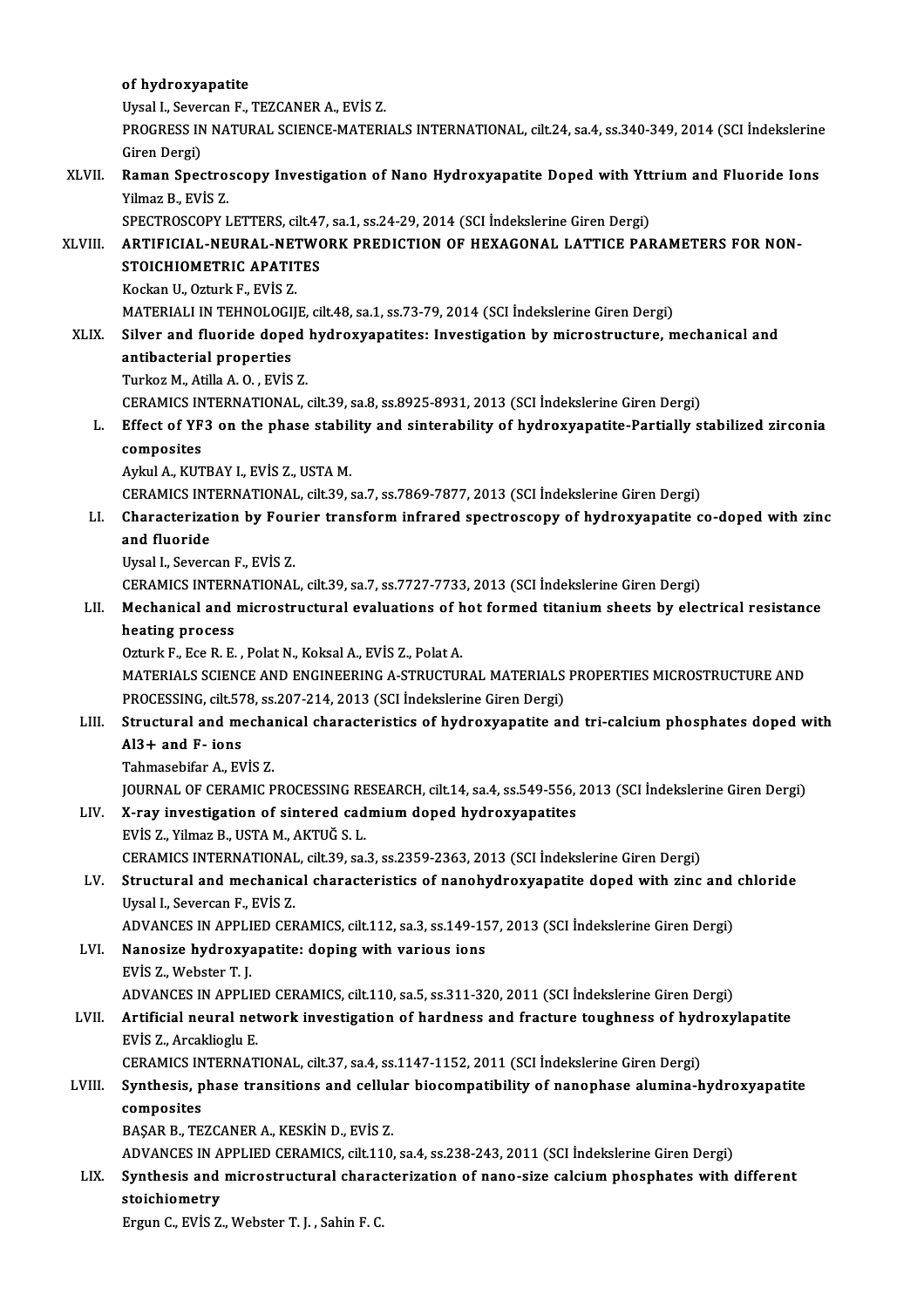- CERAMICS INTERNATIONAL, cilt.37, sa.3, ss.971-977, 2011 (SCI İndekslerine Giren Dergi)<br>Mispostructure, mispobordaese, and biosomnatibility obaresteristise of uttajum CERAMICS INTERNATIONAL, cilt.37, sa.3, ss.971-977, 2011 (SCI İndekslerine Giren Dergi)<br>LX. Microstructure, microhardness, and biocompatibility characteristics of yttrium hydroxyapatite<br>daned with fluaride **CERAMICS INTERNATION**<br>Microstructure, micro<br>doped with fluoride<br>Teker S.M. TEZCANER Microstructure, microhardnes<br>doped with fluoride<br>Toker S. M. , TEZCANER A., EVİS Z.<br>JOUPNAL OF PJOMEDICAL MATER doped with fluoride<br>Toker S. M. , TEZCANER A., EVİS Z.<br>JOURNAL OF BIOMEDICAL MATERIALS RESEARCH PART B-APPLIED BIOMATERIALS, sa.2, ss.207-217, 2011 (SCI Toker S. M. , TEZCANER A.<br>JOURNAL OF BIOMEDICAL<br>İndekslerine Giren Dergi)<br>Structural and machani JOURNAL OF BIOMEDICAL MATERIALS RESEARCH PART B-APPLIED BIOMATERIALS, sa.2, ss.207-217, 201<br>İndekslerine Giren Dergi)<br>LXI. Structural and mechanical investigations of magnesium and fluoride doped nanosize calcium<br>nhesphate Indekslerine<br>Structural a<br>phosphates<br>E<sup>vis 7</sup> Sun 7 Structural and<br>phosphates<br>EVİS Z., Sun Z. P.<br>JOUPMAL OF CEL phosphates<br>EVİS Z., Sun Z. P.<br>JOURNAL OF CERAMIC PROCESSING RESEARCH, cilt.11, sa.6, ss.701-715, 2010 (SCI İndekslerine Giren Dergi)<br>Diametral stranath testing of hydrovyanatites daned with yttrium and fluoride EVIS Z., Sun Z. P.<br>JOURNAL OF CERAMIC PROCESSING RESEARCH, cilt.11, sa.6, ss.701-715, 2010 (SCI Indeks<br>LXII. Diametral strength testing of hydroxyapatites doped with yttrium and fluoride<br>EVIS Z.. Basar B.. Sun Z. P. **JOURNAL OF CERAMIC PR<br>Diametral strength test<br>EVİS Z., Basar B., Sun Z. P.<br>ADVANCES IN APPLIED C.** ADVANCES IN APPLIED CERAMICS, cilt.109, sa.7, ss.383-388, 2010 (SCI İndekslerine Giren Dergi) EVİS Z., Basar B., Sun Z. P.<br>ADVANCES IN APPLIED CERAMICS, cilt.109, sa.7, ss.383-388, 2010 (SCI İndekslerine Giren Dergi)<br>LXIII. Microstructural, mechanical, and osteocompatibility properties of Mg2+/F--doped nanophase<br>hy ADVANCES IN AP<br>Microstructural<br>hydroxyapatite<br>Sun Z. B. Freen B Microstructural, mechanical, and os<br>hydroxyapatite<br>Sun Z. P. , Ercan B., EVİS Z., Webster T. J.<br>JOUPNAL OF PJOMEDICAL MATERIALS I hydroxyapatite<br>Sun Z. P. , Ercan B., EVİS Z., Webster T. J.<br>JOURNAL OF BIOMEDICAL MATERIALS RESEARCH PART A, sa.3, ss.806-815, 2010 (SCI İndekslerine Giren Dergi) Sun Z. P. , Ercan B., EVİS Z., Webster T. J.<br>JOURNAL OF BIOMEDICAL MATERIALS RESEARCH PART A, sa.3, ss.806-815, 2010 (SCI İndekslerine Gire<br>LXIV. Prediction of hexagonal lattice parameters of various apatites by artifi **JOURNAL OF BIOM<br>Prediction of he<br>Kockan U., EVİS Z.<br>JOUPNAL OF APPI** Prediction of hexagonal lattice parameters of various apatites by artificial neural netwo:<br>Kockan U., EVİS Z.<br>JOURNAL OF APPLIED CRYSTALLOGRAPHY, cilt.43, ss.769-779, 2010 (SCI İndekslerine Giren Dergi)<br>Improvements in mis Kockan U., EVİS Z.<br>JOURNAL OF APPLIED CRYSTALLOGRAPHY, cilt.43, ss.769-779, 2010 (SCI İndekslerine Giren Dergi)<br>LXV. Improvements in microstructural, mechanical, and biocompatibility properties of nano-sized<br>hydroxyana JOURNAL OF APPLIED CRYSTALLOGRAPHY, cilt.43, ss.769-779, 2010 (SCI Indekslerine Giren Dergi)<br>Improvements in microstructural, mechanical, and biocompatibility properties of nano-s<br>hydroxyapatites doped with yttrium and flu Improvements in microstructural, mechydroxyapatites doped with yttrium an<br>BAŞAR B., TEZCANER A., KESKİN D., EVİS Z.<br>CERAMICS INTERNATIONAL silt 26.53.5.55 hydroxyapatites doped with yttrium and fluoride<br>BAŞAR B., TEZCANER A., KESKİN D., EVİS Z.<br>CERAMICS INTERNATIONAL, cilt.36, sa.5, ss.1633-1643, 2010 (SCI İndekslerine Giren Dergi)<br>Misrostrustural investisation of Cu2 L dope BAŞAR B., TEZCANER A., KESKİN D., EVİS Z.<br>CERAMICS INTERNATIONAL, cilt.36, sa.5, ss.1633-1643, 2010 (SCI İndeksler:<br>LXVI. Microstructural investigation of Cu2+ doped nanohydroxyapatites<br>EVIS 7 CERAM<br>**Micros**<br>EVİS Z.<br>MATER Microstructural investigation of Cu2+ doped nanohydroxyapatites<br>EVİS Z.<br>MATERIALS SCIENCE AND TECHNOLOGY, cilt.26, sa.5, ss.630-632, 2010 (SCI İndekslerine Giren Dergi)<br>Structural investigation of nanohydroxyanatita danad EVIS Z.<br>MATERIALS SCIENCE AND TECHNOLOGY, cilt.26, sa.5, ss.630-632, 2010 (SCI Indeksler<br>LXVII. Structural investigation of nanohydroxyapatite doped with Y3+ and F- ions<br>Basar B., EVIS Z. MATERIALS SCIE<br><mark>Structural inve</mark><br>Basar B., EVİS Z.<br>MATERIALS SCIE Structural investigation of nanohydroxyapatite doped with Y3+ and F- ions<br>Basar B., EVİS Z.<br>MATERIALS SCIENCE AND TECHNOLOGY, cilt.25, sa.6, ss.794-798, 2009 (SCI İndekslerine Giren Dergi)<br>Improvement in sinterability and Basar B., EVİS Z.<br>MATERIALS SCIENCE AND TECHNOLOGY, cilt.25, sa.6, ss.794-798, 2009 (SCI İndekslerine Giren Dergi)<br>LXVIII. Improvement in sinterability and phase stability of hydroxyapatite and partially stabilized zir MATERIALS S<br>Improvement<br>composites<br>EVis 7 - USTA Improvement in sinterab<br>composites<br>EVİS Z., USTA M., KUTBAY I.<br>IQUPNAL OF THE EUROPEA composites<br>EVİS Z., USTA M., KUTBAY I.<br>JOURNAL OF THE EUROPEAN CERAMIC SOCIETY, cilt.29, sa.4, ss.621-628, 2009 (SCI İndekslerine Giren Dergi)<br>Effect of AlE2, CoE2 and MeE2 an bet pressed bydrovyanetite papaphese alpha alu EVIS Z., USTA M., KUTBAY I.<br>JOURNAL OF THE EUROPEAN CERAMIC SOCIETY, cilt.29, sa.4, ss.621-628, 2009 (SCI Indekslerine Giren Dergi)<br>LXIX. Effect of AlF3, CaF2 and MgF2 on hot-pressed hydroxyapatite-nanophase alpha-alumina **JOURNAL OF THE EURE<br>Effect of AIF3, CaF2<br>EVİS Z., Doremus R. H.<br>MATEPIALS RESEARCI** LXIX. Effect of AIF3, CaF2 and MgF2 on hot-pressed hydroxyapatite-nanophase alpha-alumina composites<br>EVIS Z., Doremus R. H.<br>MATERIALS RESEARCH BULLETIN, cilt.43, sa.10, ss.2643-2651, 2008 (SCI Indekslerine Giren Dergi) EVİS Z., Doremus R. H.<br>MATERIALS RESEARCH BULLETIN, cilt.43, sa.10, ss.2643-2651, 2008 (SCI İndekslerine Giren Dergi)<br>LXX. Hydroxyapatite and zirconia composites: Effect of MgO and MgF2 on the stability of phases and<br>sinte MATERIALS R<br><mark>Hydroxyapat</mark><br>sinterability<br>EVis 7 - USTA 1 Hydroxyapatite and zirce<br>sinterability<br>EVİS Z., USTA M., KUTBAY I.<br>MATEPIAI S CHEMISTRY AN sinterability<br>EVİS Z., USTA M., KUTBAY I.<br>MATERIALS CHEMISTRY AND PHYSICS, cilt.110, sa.1, ss.68-75, 2008 (SCI İndekslerine Giren Dergi)<br>Investigation of tangile strength of hydroxyanatite with yerious peresities by diamet EVİS Z., USTA M., KUTBAY I.<br>MATERIALS CHEMISTRY AND PHYSICS, cilt.110, sa.1, ss.68-75, 2008 (SCI İndekslerine Giren Dergi)<br>LXXI. Investigation of tensile strength of hydroxyapatite with various porosities by diametral stre MATERIALS CHE<br>Investigation of<br>EVİS Z., Ozturk F.<br>MATERIALS SCIE Investigation of tensile strength of hydroxyapatite with various porosities by diametral str<br>EVİS Z., Ozturk F.<br>MATERIALS SCIENCE AND TECHNOLOGY, cilt.24, sa.4, ss.474-478, 2008 (SCI İndekslerine Giren Dergi)<br>Analysis of t MATERIALS SCIENCE AND TECHNOLOGY, cilt.24, sa.4, ss.474-478, 2008 (SCI Indekslerine Giren Dergi)
- EVİS Z., Ozturk F.<br>MATERIALS SCIENCE AND TECHNOLOGY, cilt.24, sa.4, ss.474-478, 2008 (SCI İndekslerine Giren Dergi)<br>LXXII. Analysis of tempering treatment on material properties of DIN 41Cr4 and DIN 42CrMo4 steels<br>Bayrak M Analysis of tempering treatment on material properties of DIN 41Cr4 and DIN 42CrMo4 steels<br>Bayrak M., Ozturk F., Demirezen M., Evis Z.<br>JOURNAL OF MATERIALS ENGINEERING AND PERFORMANCE, cilt.16, sa.5, ss.597-600, 2007 (SCI Bayrak M., Oz<br>JOURNAL OF<br>Giren Dergi)<br>Effect of YE JOURNAL OF MATERIALS ENGINEERING AND PERFORMANCE, cilt.16, sa.5, ss.597-600, 2007<br>Giren Dergi)<br>LXXIII. Effect of YF3 on hot-pressed hydroxyapatite and monoclinic zirconia composites

Giren Dergi)<br>Effect of YF3 on hot-pressed hydroxyapatite and monoclinic zirconia composites<br>Evis Z., Doremus R. H. MATERIALS CHEMISTRY AND PHYSICS, cilt.105, sa.1, ss.76-79, 2007 (SCI İndekslerine Giren Dergi)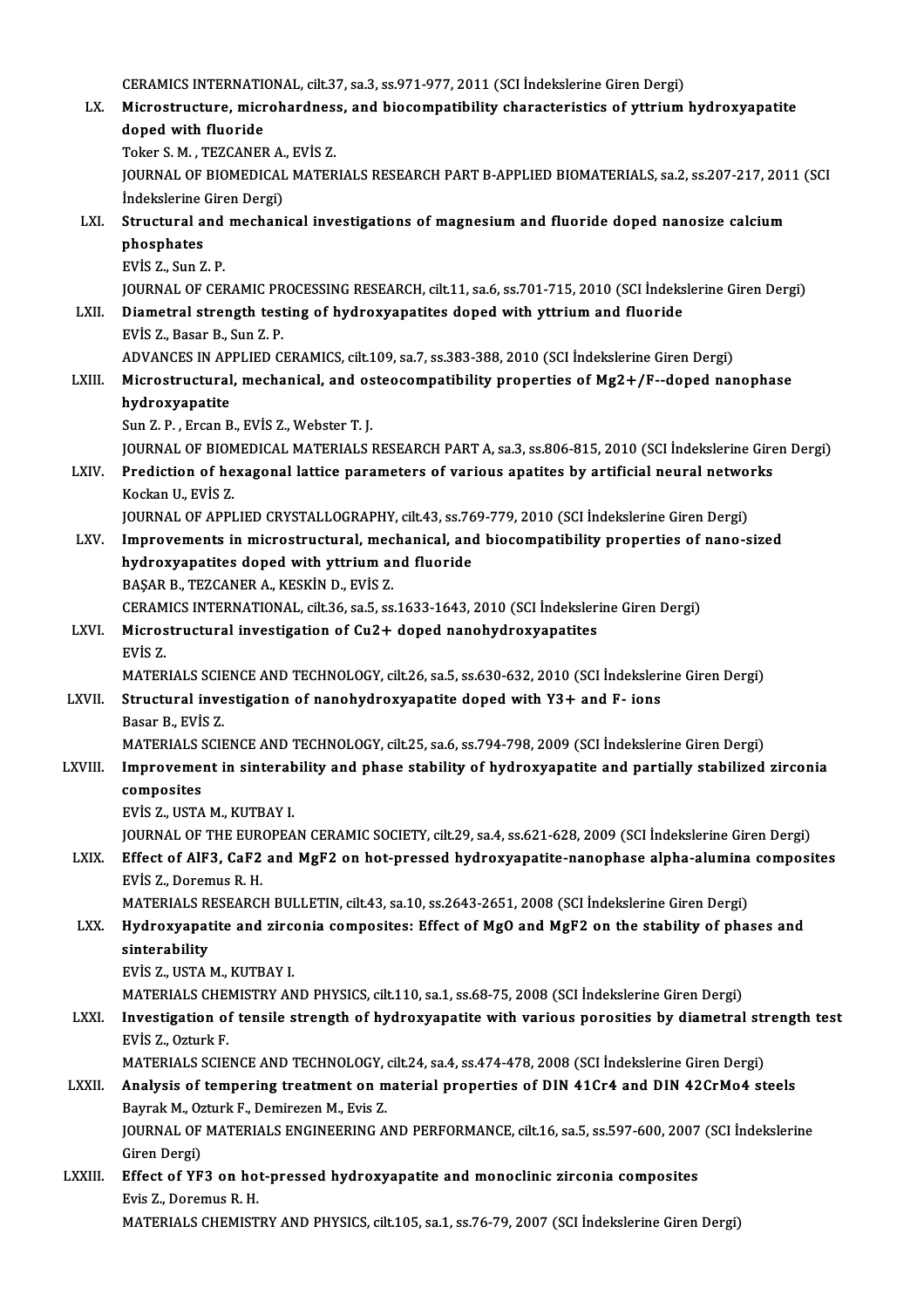| <b>LXXIV.</b>  | Effect of MgF2 on hot pressed hydroxylapatite and monoclinic zirconia composites                       |
|----------------|--------------------------------------------------------------------------------------------------------|
|                | Evis Z., Doremus R. H.                                                                                 |
|                | JOURNAL OF MATERIALS SCIENCE, cilt.42, sa.11, ss.3739-3744, 2007 (SCI Indekslerine Giren Dergi)        |
| <b>LXXV</b> .  | Hot-pressed hydroxylapatite/monoclinic zirconia composites with improved mechanical properties         |
|                | Evis Z., Doremus R. H.                                                                                 |
|                | JOURNAL OF MATERIALS SCIENCE, cilt.42, sa.7, ss.2426-2431, 2007 (SCI Indekslerine Giren Dergi)         |
| <b>LXXVI</b> . | A study of phase stability and mechanical properties of hydroxylapatite-nanosize alpha-alumina         |
|                | composites                                                                                             |
|                | Evis Z., Doremus R. H.                                                                                 |
|                | MATERIALS SCIENCE & ENGINEERING C-BIOMIMETIC AND SUPRAMOLECULAR SYSTEMS, cilt.27, sa.3, ss.421-425,    |
|                | 2007 (SCI İndekslerine Giren Dergi)                                                                    |
| <b>LXXVII</b>  | Reactions in hydroxylapatite-zirconia composites                                                       |
|                | Evis Z                                                                                                 |
|                | CERAMICS INTERNATIONAL, cilt.33, sa.6, ss.987-991, 2007 (SCI Indekslerine Giren Dergi)                 |
| LXXVIII.       | Effect of ZrF4 on hot-pressed hydroxyapatite/monoclinic zirconia composites                            |
|                | Evis Z, Doremus R.H.                                                                                   |
|                | SCRIPTA MATERIALIA, cilt.56, sa.1, ss.53-56, 2007 (SCI Indekslerine Giren Dergi)                       |
| <b>LXXIX</b>   | Al3+ doped nano-hydroxyapatites and their sintering characteristics                                    |
|                | Evis Z                                                                                                 |
|                | JOURNAL OF THE CERAMIC SOCIETY OF JAPAN, cilt.114, sa.1335, ss.1001-1004, 2006 (SCI Indekslerine Giren |
|                | Dergi)                                                                                                 |
| <b>LXXX</b>    | Increased osteoblast adhesion on nanograined hydroxyapatite and partially stabilized zirconia          |
|                | composites                                                                                             |
|                | Evis Z., Sato M., Webster T. J.                                                                        |
|                | JOURNAL OF BIOMEDICAL MATERIALS RESEARCH PART A, sa.3, ss.500-507, 2006 (SCI Indekslerine Giren Dergi) |
| <b>LXXXI</b>   | Coatings of hydroxyapatite - nanosize alpha alumina composites on Ti-6Al-4V                            |
|                | Evis Z., Doremus R.<br>MATERIALS LETTERS, cilt 59, ss.3824-3827, 2005 (SCI İndekslerine Giren Dergi)   |
| <b>LXXXII</b>  | Hydroxylapatite-zirconia composites: Thermal stability of phases and sinterability as related to the   |
|                | CaO-ZrO(2)phase diagram                                                                                |
|                | Evis Z., Ergun C., Doremus R.                                                                          |
|                | JOURNAL OF MATERIALS SCIENCE, cilt.40, sa.5, ss.1127-1134, 2005 (SCI Indekslerine Giren Dergi)         |
|                |                                                                                                        |

#### Diğer Dergilerde Yayınlanan Makaleler

I. Bioprinting: A review of processes, materials and applications Yilmaz B., Al Rashid A., Mou Y. A., EVİS Z., Koç M. Bioprinting, cilt.23, 2021 (Diğer Kurumların Hakemli Dergileri) Yilmaz B., Al Rashid A., Mou Y. A. , EVİS Z., Koç M.<br>Bioprinting, cilt.23, 2021 (Diğer Kurumların Hakemli Dergileri)<br>II. Effect of storage time on tear strength of extended-pour irreversible hydrocolloid impression<br>materia

## Bioprinting<br>**Effect of s<br>materials**<br>SAHIN V J Effect of storage time on<br>materials<br>ŞAHİN V., JODATI H., EVİS Z.<br>Sülayman Damiral Üniversit

ŞAHİN V., JODATI H., EVİS Z.

materials<br>ŞAHİN V., JODATI H., EVİS Z.<br>Süleyman Demirel Üniversitesi Sağlık Bilimleri Dergisi, cilt.9, sa.3, ss.26-30, 2018 (Diğer Kurumların Hakemli<br>Dergileri) Süleyman Demirel Üniversitesi Sağlık Bilimleri Dergisi, cilt.9, sa.3, ss.26-30, 2018 (Diğer Kurumların Hakonor<br>Dergileri)<br>III. Strontium and fluorine co-doped biphasic calcium phosphate: characterization and in vitro<br>autog

Dergileri)<br>Strontium and fluorine co-<br>cytocompatibility analysis<br>Bourrere E. ALSHEMARY A.Z Strontium and fluorine co-doped biphasic calcium phosphate: chara<br>cytocompatibility analysis<br>Pourreza E., ALSHEMARY A. Z. G. , Yilmaz B., Rad R. M. , TEZCANER A., EVİS Z.<br>PIOMEDICAL PUVSICS & ENCINEERING EVPRESS .sit 3, 29

cytocompatibility analysis<br>Pourreza E., ALSHEMARY A. Z. G. , Yilmaz B., Rad R. M. , TEZCANER A., EVİS Z.<br>BIOMEDICAL PHYSICS & ENGINEERING EXPRESS, cilt.3, sa.4, 2017 (ESCI İndekslerine Giren Dergi)<br>Bonan aubatituted biocar Pourreza E., ALSHEMARY A. Z. G., Yilmaz B., Rad R. M., TEZCANER A., EVIS Z.<br>BIOMEDICAL PHYSICS & ENGINEERING EXPRESS, cilt.3, sa.4, 2017 (ESCI Inde.<br>IV. Boron substituted bioceramics A review<br>YILMAZ B., EVIS Z.

BIOMEDICAL PHYS<br>**Boron substitute**<br>YILMAZ B., EVİS Z.<br>Por Dergisi , Jeurn Bor Dergisi - Journal of Boron, 2016 (Diğer Kurumların Hakemli Dergileri)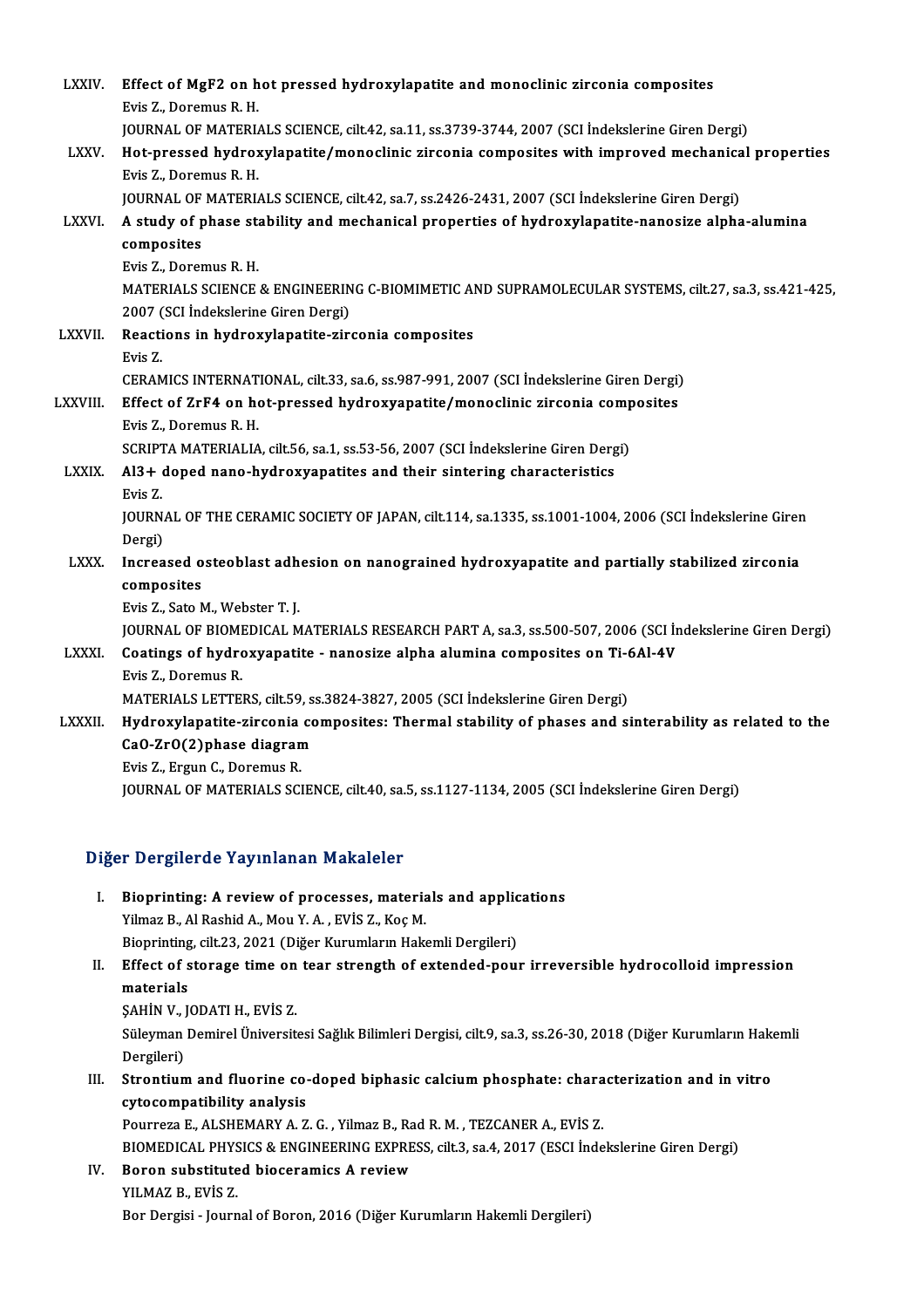V. Microhardness evaluation of non enzymatically glycated bovine femur cortical bone<br>FINDIKOČLU.C. EVIS 7 FINDIKOĞLU G., EVİS Z.<br>Journal of Musculoskeletal Research, 2015 (Diğer Kurumların Hakemli Dergileri) Microhardness evaluation of non enzymatically glycated bovine femur c<br>FINDIKOĞLU G., EVİS Z.<br>Journal of Musculoskeletal Research, 2015 (Diğer Kurumların Hakemli Dergileri)

#### Hakemli Kongre / Sempozyum Bildiri Kitaplarında Yer Alan Yayınlar

- akemli Kongre / Sempozyum Bildiri Kitaplarında Yer Alan Yayınlar<br>I. Boron Doped Hydroxyapatite/Tricalcium Phosphate for Bone Tissue Engineering Applications<br>Pagareeviran A.E., Keskin D. Taganer A. Tansey Kelulasa S. Evis 7 Pazarçeviren A. E. , Keskin D., Tezcaner A., Topsoy Kolukısa S., Evis Z.<br>24th International Biomedical Science and Technology Symposium, İzmir, Türkiye, 17 - 20 Ekim 2019, ss.175 Boron Doped Hydroxyapatite/Tricalcium Phosphate for Bone Tissue Engineering Applications<br>Pazarçeviren A. E. , Keskin D., Tezcaner A., Topsoy Kolukısa S., Evis Z.<br>24th International Biomedical Science and Technology Symposi Pazarçeviren A. E., Keskin D., Tezcaner A., Topsoy Kolukısa S., Evis Z.<br>24th International Biomedical Science and Technology Symposium, İzmir, Türkiye, 17 -<br>II. Bor ve Stronsiyum Eş-Katkılı Hidroksiapatitlerin Sentezi veMi
- 24th International Biomedical Science and Technology Symposium, İzmir, Türl<br>Bor ve Stronsiyum Eş-Katkılı Hidroksiapatitlerin Sentezi veMikroyap<br>YEDEKÇİ B., TEZCANER A., YILMAZ B., DEMİR T., ALSHEMARY A. Z. G. , EVİS Z.<br>Per Bor ve Stronsiyum Eş-Katkılı Hidroksiapatitlerin Sentezi veMikroyapı Ana<br>YEDEKÇİ B., TEZCANER A., YILMAZ B., DEMİR T., ALSHEMARY A. Z. G. , EVİS Z.<br>Boron 2019 Uluslararası Bor Sempozyumu, Nevşehir, Türkiye, 17 - 19 Nisan 2 YEDEKÇİ B., TEZCANER A., YILMAZ B., DEMİR T., ALSHEMARY A. Z. G. , EVİS Z.<br>Boron 2019 Uluslararası Bor Sempozyumu, Nevşehir, Türkiye, 17 - 19 Nisan 2019<br>III. Periodontal Doku Mühendisliği için Bor ile Modifiye Edilmiş
- Boron 2019 Uluslararası Bor Sempozyumu, Nevşehir, Türkiye, 17 19 Nisan 2019<br>Periodontal Doku Mühendisliği için Bor ile Modifiye Edilmiş Biyoaktif Ca<br>Kompozit Membranlar.<br>Moonesi Rad R., Atila D. H. , Evis Z., Keskin D., Periodontal Doku Mühendisliği için Bor ile Modifiy<br>Kompozit Membranlar.<br>Moonesi Rad R., Atila D. H. , Evis Z., Keskin D., Tezcaner A.<br>22. Biyomedikal Bilim ve Teknoloji (BIOMED2019 TP) Ser
- Kompozit Membranlar.<br>Moonesi Rad R., Atila D. H. , Evis Z., Keskin D., Tezcaner A.<br>23. Biyomedikal Bilim ve Teknoloji (BIOMED2018-TR) Sempozyumu, İstanbul, Türkiye, 15 16 Aralık 2018, ss.100<br>Cift Katmanlı BCEC (Jalatin, Moonesi Rad R., Atila D. H. , Evis Z., Keskin D., Tezcaner A.<br>23. Biyomedikal Bilim ve Teknoloji (BIOMED2018-TR) Sempozyumu, İstanbul, Türkiye, 15 - 16 Aralık 201:<br>IV. Çift Katmanlı PCEC/Jelatin-Bizmut-Grafen Oksit Membran
- 23. Biyomedikal Bilim ve Teknoloji (BIOMED2018<br>Çift Katmanlı PCEC/Jelatin-Bizmut-Grafen O<br>Pazarçeviren A. E. , Evis Z., Keskin D., Tezcaner A.<br>22. Biyomedikal Bilim ve Talmalaji Samnawwww Çift Katmanlı PCEC/Jelatin-Bizmut-Grafen Oksit Membranları ile Güdümlü Kemik Yer<br>Pazarçeviren A.E., Evis Z., Keskin D., Tezcaner A.<br>23. Biyomedikal Bilim ve Teknoloji Sempozyumu, İstanbul, Türkiye, 15 - 16 Aralık 2018, ss. Pazarçeviren A. E. , Evis Z., Keskin D., Tezcaner A.<br>23. Biyomedikal Bilim ve Teknoloji Sempozyumu, İstanbul, Türkiye, 15 - 16 Aralık 2018<br>V. Sol-Jel Tekniğiyle Üretilen Akermanit Biyoseramiğinin Mikroyapı İncelemesi<br>Altın 23. Biyomedikal Bilim ve Teknoloji Sempozyumu, İstanbul, Türkiye, 15 - 16 Aralık 2018, ss.103
- 23.BiyomedikalBilimveTeknoloji (BIOMED2018-TR) Sempozyumu, İstanbul,Türkiye,15 -16Aralık2018, ss.61 Altınordu G., Evis Z., Tezcaner A., Keskin D.<br>23. Biyomedikal Bilim ve Teknoloji (BIOMED2018-TR) Sempozyumu, İstanbul, Türkiye, 15 - 16 Aralık 2018, ss.61<br>21. Mechanical properties of poylmer/bioceramics based 3D porous sc
- 23. Biye<br>Mecha<br>EVİS Z.<br><sup>1st Inte</sub></sup> Mechanical properties of poylmer/bioceramics based 3D porous scaffolds in hard tissue engineering<br>EVIS Z.<br>1st International Conference on Advances in Mechanical and Mechatronics Engineering, Ankara, Türkiye, 8 - 09<br>Kasum 2

EVİS Z.<br>1st Internation<br>Kasım 2018<br>Cranbana e 1st International Conference on Advances in Mechanical and Mechatronics Engineering, Ankara, Türkiye,<br>Kasım 2018<br>VII. Graphene oxide / brushite cement: promising composites for load bearing bone substitutes<br>ALSUEMARY A.Z.C

Kasım 2018<br>VII. Graphene oxide / brushite cement: promising composites for load bearing bone substitutes<br>ALSHEMARY A. Z. G. , EVİS Z. Graphene oxide / brushite cement: promising composites for load bearing bone substitutes<br>ALSHEMARY A. Z. G. , EVİS Z.<br>2nd International Conference on Materials Science and Research, Frankfurt, Almanya, 26 - 27 Eylül 2018<br>E

ALSHEMARY A. Z. G. , EVİS Z.<br>2nd International Conference on Materials Science and Research, Frankfurt, Almanya, 26 - 27 Eylül 2018<br>2011. Evaluation of boron modified bioactive glass nanoparticles incorporated nanocomp 2nd International Conference on 1<br>Evaluation of boron modified<br>for dentin tissue engineering.<br>Tersanan A. Moonen Pod P. Koek Evaluation of boron modified bioactive glass nai<br>for dentin tissue engineering.<br>Tezcaner A., Moonesı Rad R., Keskin D., Şahin S., Evis Z.<br>20th Annual Congress of the European Sesisty for Bior

for dentin tissue engineering.<br>Tezcaner A., Moonesı Rad R., Keskin D., Şahin S., Evis Z.<br>29th Annual Congress of the European Society for Biomaterials, Maastricht, Hollanda, 9 - 13 Eylül 2018, ss.362

Tezcaner A., Moonesı Rad R., Keskin D., Şahin S., Evis Z.<br>29th Annual Congress of the European Society for Biomaterials, Maastricht, Hollanda, 9 - 13 Eylül 2018, ss.362<br>IX. Graphene Oxide Incorporated Silicate Doped Na 29th Annual C<br>Graphene Ox<br>Engineering<br>Dalgy A.D. A Graphene Oxide Incorporated Silicate Doped Nano-hyd<br>Engineering<br>Dalgıç A. D. , Alshemary A. Z. G. , Tezcaner A., Keskin D., Evis Z.<br>4. International Society for Piemedical Polymers and Polymeri

Engineering<br>Dalgıç A. D. , Alshemary A. Z. G. , Tezcaner A., Keskin D., Evis Z.<br>4. International Society for Biomedical Polymers and Polymeric Biomaterials (ISBPPB) conference, Praha, Çek Dalgıç A. D. , Alshemary A. Z. G. , Tezcaner<br>4. International Society for Biomedical Po<br>Cumhuriyeti, 4 - 05 Haziran 2018, ss.116<br>Petential applications of polymor (po

- X. Potential applications of polymer/nanocrystalline hydroxyapatite based scaffolds in tissue Cumhuriyeti, 4 - 05 Haziran 2018, s<br>Potential applications of polym<br>engineering: effect of porosity<br>Evis 7 engineering: effect of porosity<br>EVİS Z.
	-

engineering: effect of porosity<br>EVİS Z.<br>1st International Conference of Advanced Materials and Manufacturing Technologies, safranbolu, Türkiye, 25 - 27 EVİS Z.<br>1st Internat<br>Ekim 2017<br>Enhancam 1st International Conference of Advanced Materials and Manufacturing Technologies, safranbolu, Türkiye, 25 - 27<br>Ekim 2017<br>XI. Enhancement of mechanical properties of co-doped hydroxyapatite coatings on pre-treated Ti6Al4V<br>

Ekim 2017<br>Enhancement of mechanical pro<br>HACIOĞLU t., EVİS Z., TEZCANER A.<br>1st International Conference of Adv Enhancement of mechanical properties of co-doped hydroxyapatite coatings on pre-treated Ti6Al4<br>HACIOĞLU t., EVİS Z., TEZCANER A.<br>1st International Conference of Advanced Materials and Manufacturing Technologies, Karabük, T

HACIOĞLU t., EVİS Z., TEZCANER A.<br>1st International Conference of Advanced Materials and Manufacturing Technologies, Karabük, Türkiye, 25 - 27<br>Ekim 2017 1st International Conference of Advanced Materials and Manufacturing Technologies, Karabük, Türkiye<br>Ekim 2017<br>XII. Characterization and in vitro bioactivity of multisubstituted hydroxyapatite nanopowders<br>ALSUEMARY A.Z.C. E

Ekim 2017<br>Characterization and in vi<br>ALSHEMARY A. Z. G. , EVİS Z.<br>1st International Conference Characterization and in vitro bioactivity of multisubstituted hydroxyapatite nanopowders<br>ALSHEMARY A. Z. G. , EVİS Z.<br>1st International Conference of Advanced Materials and Manufacturing Technologies, safranbolu, Türkiye,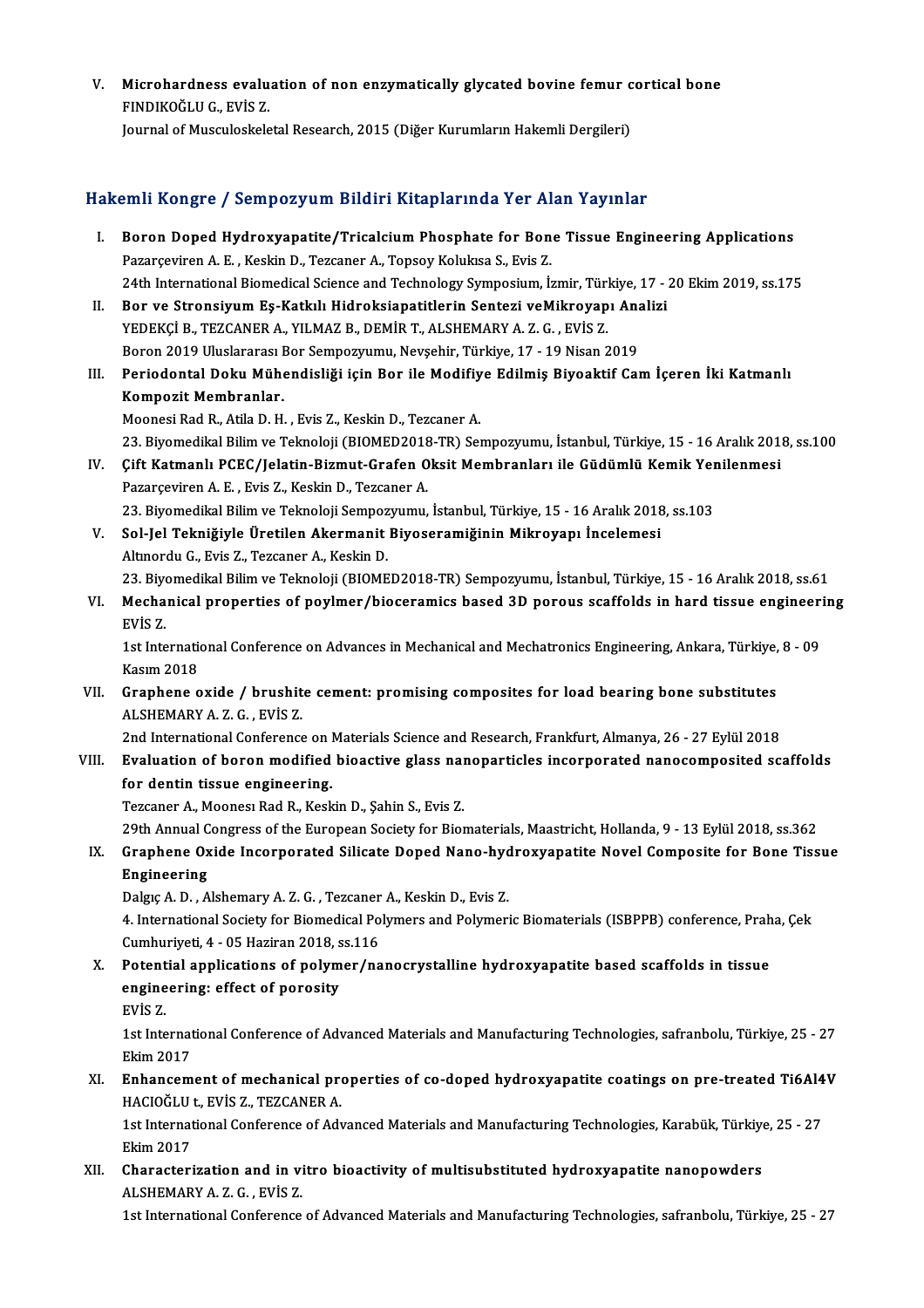Ekim 2017<br>Polymor/r

| XIII.  | <b>Ekim 2017</b><br>Polymer/nanocrystalline hydroxyapatite based scaffolds for tissue engineering applications                                    |
|--------|---------------------------------------------------------------------------------------------------------------------------------------------------|
|        | EVIS <sub>Z</sub>                                                                                                                                 |
|        | 3rd International Porous Powder Materials Symposium Exhibition, kușadası, Türkiye, 12 - 15 Eylül 2017                                             |
| XIV.   | Cr3/SiO44- codoped hydroxyapatite nanorods: fabrication and microstructure analysis                                                               |
|        | ALSHEMARY A. Z. G., EVIS Z.                                                                                                                       |
|        | ICNNN 2017: 19th International conference on nanobiotechnology, nanodevices and nanodrugs, roma, İtalya, 17 -                                     |
|        | 18 Temmuz 2017                                                                                                                                    |
| XV.    | Management of disalination brine in Qatar and the GCC countries<br>sezer n., EVİS Z., KOÇ M.                                                      |
|        | 10th International Conference in Sustainable Energy Environmental Protection, Bled, Slovenya, 27 - 30 Haziran<br>2017                             |
| XVI.   | Evaluation of cytotoxicity effect of boron modified bioactive glass nanoparticles on human dental                                                 |
|        | pulp stem cells                                                                                                                                   |
|        | MOONESİ RAD R., ALSHEMARY A. Z. G., KESKİN D., EVİS Z., SILA Ş., TEZCANER A.                                                                      |
|        | 22nd International Biomedical Science and Technology Symposium, Ankara, Türkiye, 12 - 14 Mayıs 2017                                               |
| XVII.  | Investigation of Osteogenic Potential of Silicate HydroxyapatiteParticles In Electrospun PCL Scaffold                                             |
|        | DALGIÇ A. D., ALSHEMARY A. Z. G., TEZCANER A., EVİS Z., KESKİN D.                                                                                 |
|        | 22st International Biomedical Science and Technology Symposium, 12 - 14 Mayıs 2017                                                                |
| XVIII. | Microstructure Analysis of Cu2/SiO4 4- Co-doped Nanohydroxyapatite                                                                                |
|        | ÖNCÜ S., YEDEKÇİ B., ALSHEMARY A. Z. G. , TEZCANER A., KESKİN D., EVİS Z.<br>22nd Biomedical Science and Technology Symposium, 12 - 14 Mayıs 2017 |
| XIX.   | Effect of Gelling Agent's Viscosity on the Tear Strength ofIrreversible Hydrocolloid Dental                                                       |
|        | <b>Impression Materials</b>                                                                                                                       |
|        | ŞAHİN V., JODATI H., EVİS Z.                                                                                                                      |
|        | Society for Biomaterials 2017 Annual Meeting Exposition, Minneapolis, Amerika Birleşik Devletleri, 5 - 08 Nisan                                   |
|        | 2017                                                                                                                                              |
| XX.    | Turkish Vision for Science Technology and Innovation Pakistan YÖK üyelerine sunum yapıldı                                                         |
|        | Hacialioglu S., EVIS Z.                                                                                                                           |
|        | TUBİTAK TUSSİDE. 03 Kasım 2016                                                                                                                    |
| XXI.   | Oturum 1 Panel Daha iyi bir gelecek için açık bilim Açık veri açık erişim açık inovasyon Panel                                                    |
|        | yöneticisi Prof Dr Zafer Evis Panelistler Prof Dr Bülent Karasözen Prof Dr Yusuf Baran Dr Arsev                                                   |
|        | Umur Aydınoğlu                                                                                                                                    |
|        | EVIS <sub>Z</sub>                                                                                                                                 |
|        | 5. Ulusal Açık Erişim Konferansı, Türkiye, 27 Ekim 2016                                                                                           |
| XXII.  | Effect of Topography on Corrosion Rate and Biocompatibility of a Mg Alloy as a Biomaterial<br>tahmasebifar a., kayhan s. m., KOC M., EVIS Z.      |
|        | Materials Science and Technology (MS&T), 23 - 27 Ekim 2016                                                                                        |
| XXIII. | Macroporous boron modified bioactive glass scaffolds for hard tissue engineering                                                                  |
|        | moonesi rad r., alshemary a., KESKİN D., EVİS Z., şahin s., TEZCANER A.                                                                           |
|        | Uluslararası Katılımlı 8. Ulusal Biyomekanik Kongresi, Türkiye, 19 - 23 Ekim 2016                                                                 |
| XXIV.  | Preparation of orthopedic implant by coating bismuth and carbonate doped hydroxyapatite onto                                                      |
|        | acid etched Tİ6AL4V via biomimetic method<br>EVIS Z., TEZCANER A., aktar t.                                                                       |
|        | Uluslararası Katılımlı 8. Ulusal Biyomekanik Kongresi, Türkiye, 19 - 23 Ekim 2016                                                                 |
| XXV.   | Preparation of a nanobiocomposite scaffold containing boron modified bioactive glass nanoparticles                                                |
|        | and biopolymers of cellulose acetate pullulan gelatin and evaluation of its application in dentin                                                 |
|        | tissue engineering                                                                                                                                |
|        | moonesi rad r., KESKİN D., EVİS Z., erdogan e., şahin s., TEZCANER A.                                                                             |
|        | International Conference on Polymer Science & Engineering, Amerika Birleşik Devletleri, 22 - 24 Ağustos 2016                                      |
| XXVI.  | Preparation of a Nanobiocomposite Scaffold Containig Boron Modified Bioactive Glass Nanoparticles                                                 |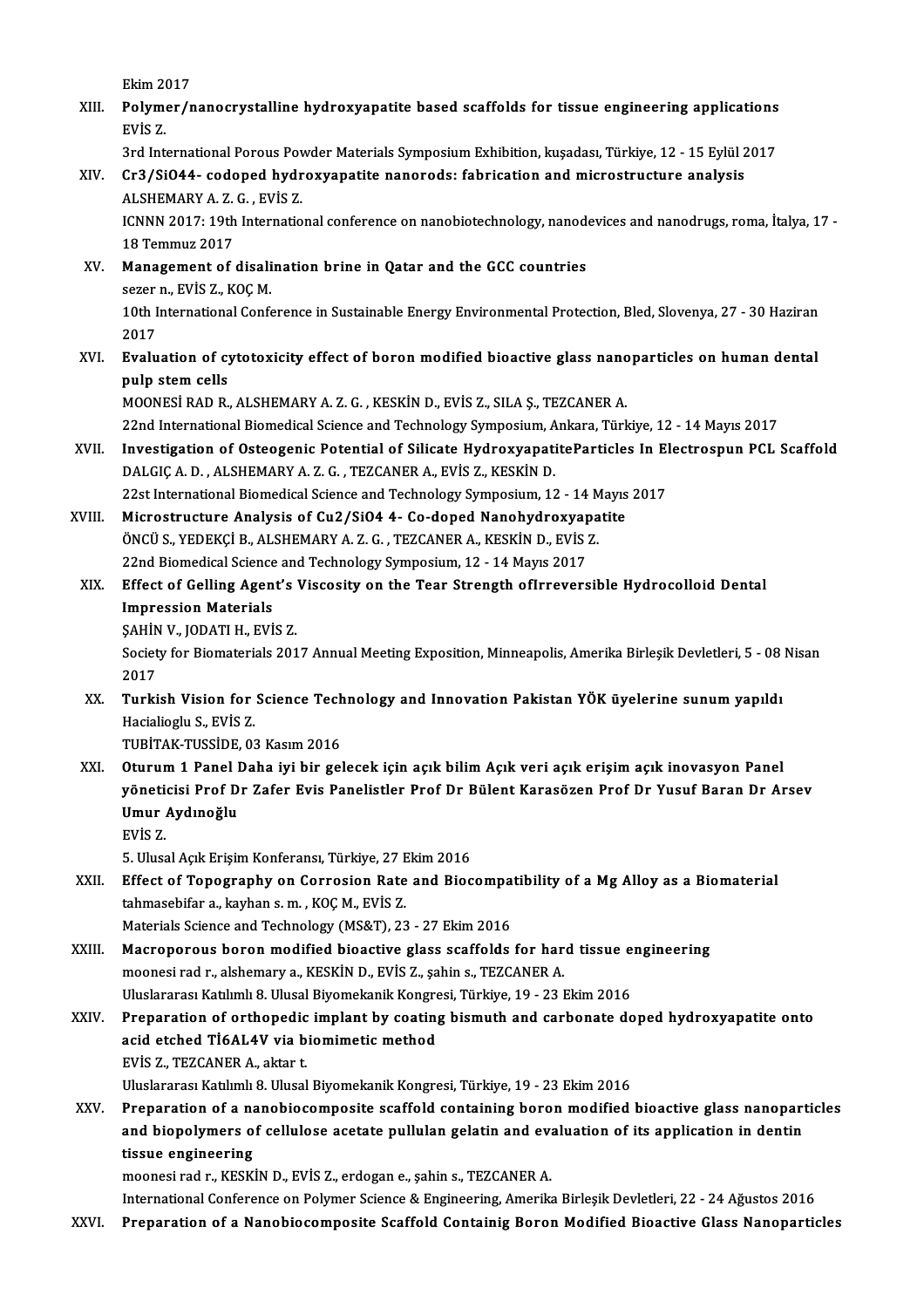|              | and Biopolymers of Cellulose acetate Pullulan Gelatin and Evaluation of its Application in Dentin                  |
|--------------|--------------------------------------------------------------------------------------------------------------------|
|              | <b>Tissue Engineering</b>                                                                                          |
|              | RAD MOONESİ R., KESKİN D., EVİS Z., ERDOĞAN E., ŞAHİN S., TEZCANER A.                                              |
|              | International Conference on Polymer Science and Engineering, 22 - 24 Ağustos 2016                                  |
| XXVII.       | Ulusal Akademik Ar Ge Proje Destekleri İş Sağlığı ve Güvenliği Projeleri                                           |
|              | EVIS Z.                                                                                                            |
|              | 8. İş Sağlığı ve Güvenliği Konferansı, 8 - 11 Mayıs 2016                                                           |
| XXVIII.      | Coating of hydroxyapatite onto surface modified Ti6Al5V plates via biomimetic method and                           |
|              | structural analysis                                                                                                |
|              | AKTAR T., EVİS Z.                                                                                                  |
|              | IX. Uluslararası Katılımlı Seramik Kongresi, Türkiye, 26 - 28 Kasım 2015                                           |
| XXIX.        | Strontium doped calcium phosphate biomimetic coating on Ti6Al4V plates                                             |
|              | AVCI M., TEZCANER A., EVIS Z.                                                                                      |
|              | IX. Uluslararası Katılımlı Seramik Kongresi, Türkiye, 26 - 28 Kasım 2015                                           |
| XXX.         | Etkili Ders Çalışıyor Muyuz                                                                                        |
|              | EVİS Z                                                                                                             |
|              | Tubitak, Bilim Genç Söyleşi, Türkiye, 12 Kasım 2015                                                                |
| XXXI.        | Boron Modified Nano Bioactive Glass Incorporated Polymeric Microspheres for Hard Tissue                            |
|              | <b>Engineering</b>                                                                                                 |
|              | MOONESİ RAD R., GÜLDİKEN M., KESKİN D., EVİS Z., ŞAHİN S., TEZCANER A.                                             |
|              | 21st Biomaterials Science and Technology Symposium, 22 - 24 Ekim 2015                                              |
| XXXII.       | Asymmetric bi layer composite membrane containing Boron modified nano bioactive glass for                          |
|              | guided bone regeneration                                                                                           |
|              | MOONESI REZA R., ATILA D. H., KESKIN D., EVIS Z., TEZCANER A.                                                      |
|              | 4th International Conference and Exhibition on Materials Science and Engineering, 14 - 16 Eylül 2015, cilt.4, ss.4 |
| XXXIII.      | Mechanical investigation of AZ91D magnesium alloy as a biomedical implant                                          |
|              | TAHMASEBİFAR A., KAYHAN S. M., EVİS Z., KOÇ M.                                                                     |
|              | 24th International Conference on Metallurgy and Materials (METAL 2015), 3 - 05 Haziran 2015                        |
| <b>XXXIV</b> | MICROSTRUCTURAL CHARACTERISTIC OF NANO CALCIUM PHOSPHATES DOPED WITH FLUORIDE                                      |
|              | AND TITANIUM IONS                                                                                                  |
|              | Gungor S, EVIS Z                                                                                                   |
|              | Materials Science and Technology Conference and Exhibition (MS&T), Montreal, Kanada, 27 - 31 Ekim 2013,            |
|              | cilt 251, ss.31-43                                                                                                 |
| XXXV.        | The side-effects of convulsive epileptic seizures and Carbamazepine therapy on bone tissues of                     |
|              | genetically-induced epileptic rats: An FTIR imaging and biomechanical study                                        |
|              | Garip S., EVIS Z., İLBAY G., Boskey A. L., Severcan F.                                                             |
|              | Experimental Biology Meeting 2011, Washington, Kiribati, 9 - 13 Nisan 2011, cilt.25                                |
| XXXVI.       | STRUCTURAL INVESTIGATION OF NANO HYDROXYAPATITES DOPED WITH Mg(2+) AND F(-) IONS                                   |
|              | Sun Z P , EVIS Z                                                                                                   |
|              | 33rd International Conference on Advanced Ceramics and Composites, Florida, Amerika Birleşik Devletleri, 18 - 23   |
|              | Ocak 2009, cilt 30, ss 25-33                                                                                       |
|              |                                                                                                                    |

## Desteklenen Projeler

EVİS Z., JODATİ H., Yükseköğretim Kurumları Destekli Proje, DİŞ HEKİMLİĞİ KULLANIMINA UYGUN TOZSUZ VE D'estentenen 7 tejeler<br>EVİS Z., JODATİ H., Yükseköğretim Kurumları Destekli Proje, DİŞ HEKİMLİĞİ KULLANIMINA UYGUN TOZSUZ VE<br>UZATILMIŞ MODEL ELDE ETME SÜRESİNE SAHİP IRREVERSİBLE HİDROKOLLOID ÖLÇÜ MALZEMESİ ÜRETİMİ, 2018 -EVIS <mark>Z</mark><br>UZATI<br>2019<br>EVIS 7 UZATILMIŞ MODEL ELDE ETME SÜRESİNE SAHİP IRREVERSİBLE HİDROKOLLOID ÖLÇÜ MALZEMESİ ÜRETİMİ, 2<br>2019<br>EVİS Z., YEDEKÇİ B., Yükseköğretim Kurumları Destekli Proje, KEMİK DOKU MÜHENDİSLİĞİ İÇİN PCL-PEG-PCL/<br>STRONSİYUM VE MACNEZY

2019<br>EVİS Z., YEDEKÇİ B., Yükseköğretim Kurumları Destekli Proje, KEMİK DOKU MÜHENDİSLİĞİ İÇİN PCL-PEG-PCL/<br>STRONSİYUM VE MAGNEZYUM İYONLARI İLAVE EDİLMİŞ BOR KATKILI HİDROKSİAPATİT İLE 3 BOYUTLU GÖZENEKLİ<br>KOMPOSİT İSKELE EVİS Z., YEDEKÇİ B., Yükseköğretim Kuru<br>STRONSİYUM VE MAGNEZYUM İYONLARI<br>KOMPOSİT İSKELE ÜRETİMİ, 2018 - 2019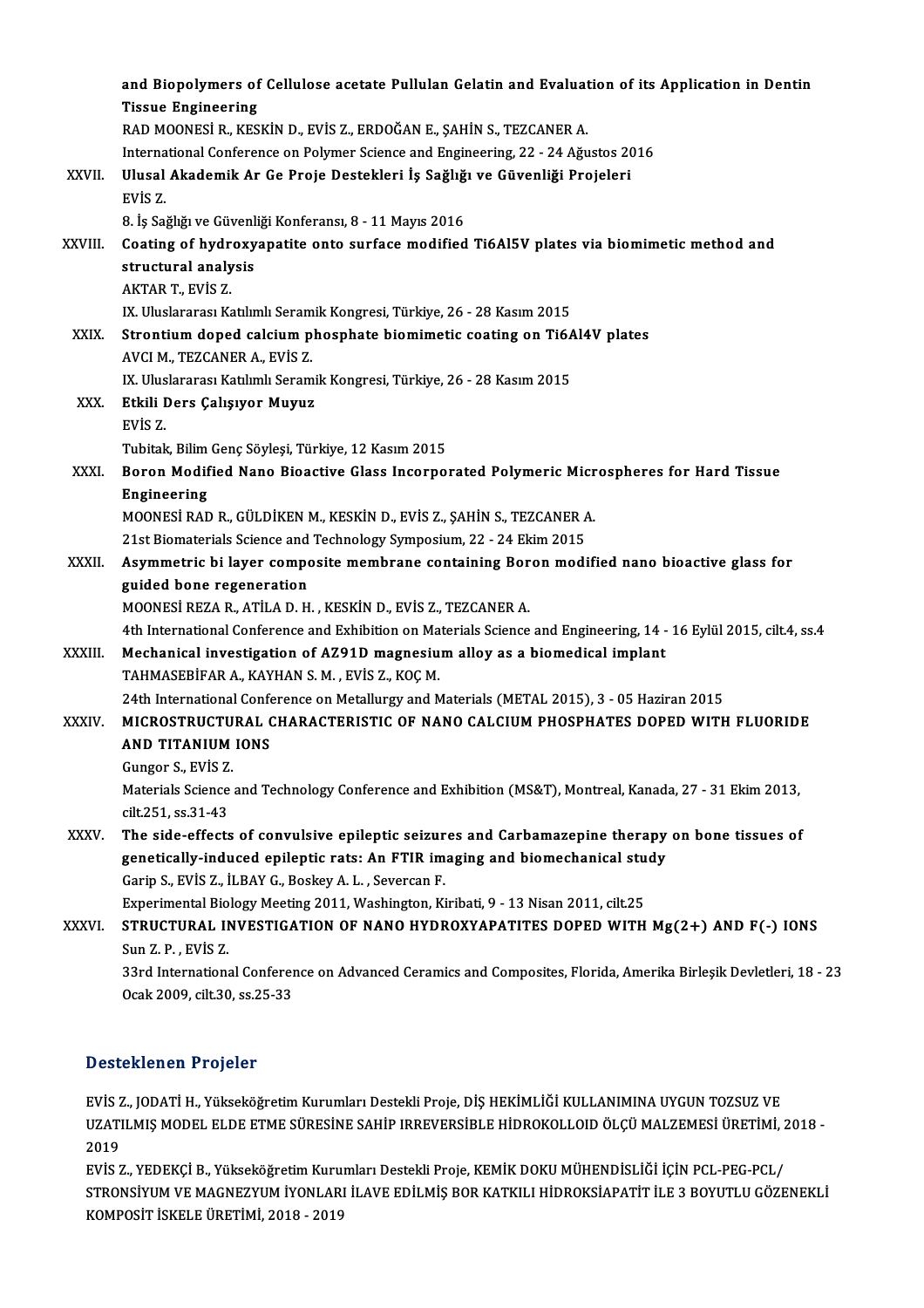Evis Z., Şahin V., TÜBİTAK Projesi, Diş hekimliği kullanımına uygun tozsuz ve uzatılmış model elde etme süresine sahip<br>İmeyarajble hidrokalleid ölgü malzamesi üretimi, 2015 - 2019 Evis Z., Şahin V., TÜBİTAK Projesi, Diş hekimliği kullanımına uy<sub>l</sub><br>irreversible hidrokolloid ölçü malzemesi üretimi, 2015 - 2018<br>Evis 7. Yülseköğretim Kunumları Destakli Proje KEMİK DOKU Evis Z., Şahin V., TÜBİTAK Projesi, Diş hekimliği kullanımına uygun tozsuz ve uzatılmış model elde etme süresine sahij<br>irreversible hidrokolloid ölçü malzemesi üretimi, 2015 - 2018<br>EVİS Z., Yükseköğretim Kurumları Destekli

irreversible hidrokolloid ölçü malzemesi üretimi, 2015 - 2018<br>EVİS Z., Yükseköğretim Kurumları Destekli Proje, KEMİK DOKU MÜHENDİSLİĞİ İÇİN PCL-PEG-PCL/STRONSİYUM VE<br>MAGNEZYUM İYONLARI İLAVE EDİLMİŞ BOR KATKILI HİDROKSİAPA EVİS Z., Yükseköğretim Kurumları Destekli Proje, KEMİK DOKU MÜHENDİSLİĞİ İÇİN PCL-PEG-PCL/STRONSİYUM VE

EVİS Z., Yükseköğretim Kurumları Destekli Proje, DİŞ HEKİMLİĞİ KULLANIMINA UYGUN TOZSUZ VE UZAY-TILMIŞ ÜRETİMİ, 2017 - 2017<br>EVİS Z., Yükseköğretim Kurumları Destekli Proje, DİŞ HEKİMLİĞİ KULLANIMINA UYGUN TOZSUZ VE UZAY-TILMI<br>MODEL ELDE ETME SÜRESİNE SAHİP IRREVERSİBLE HIDROKOLLAID ÖLÇÜ MALZEMESİ ÜRETİMİ, 2017 - 2017<br>EVİS 7 EVİS Z., Yükseköğretim Kurumları Destekli Proje, DİŞ HEKİMLİĞİ KULLANIMINA UYGUN TOZSUZ VE UZAY-TILMIŞ<br>MODEL ELDE ETME SÜRESİNE SAHİP IRREVERSİBLE HIDROKOLLAID ÖLÇÜ MALZEMESİ ÜRETİMİ, 2017 - 2017<br>EVİS Z., Yükseköğretim Kur MODEL ELDE ETME SÜRESİNE SAHİP IRREVERSİBLE HIDROKOLLAID ÖLÇÜ MALZEMESİ ÜRETİMİ, 2017 - 2017<br>EVİS Z., Yükseköğretim Kurumları Destekli Proje, Bizmut Eklenmiş Kalsiyum Fosfat'ın Biyomimetik Yöntemle Asitle<br>Aşındırılmış Ti6A EVİS Z., Yükseköğretim Kurumları Destekli Proje, Bizmut Eklenmiş Kalsiyum Fosfat'ın Biyomimetik Yöntemle Asitle<br>Aşındırılmış Ti6Al4V Plakasın Üzerine Kaplanarak Ortopedik İmplant Kaplamasının Gerçekleştirilmesi; Mekanik, Y Aşındırılmış Ti6Al4V Plakasın Üzerine Kaplanarak Ortopedik İmplant Kaplamasının Gerçekleştirilmesi; Mekanik, Yapısa<br>ve Biyolojik İncelenmesi, 2016 - 2017<br>EVİS Z., Yükseköğretim Kurumları Destekli Proje, FEN BİLİMLERİ ENSTİ

ve Biyolojik İncelenmesi, 2016 - 2017<br>EVİS Z., Yükseköğretim Kurumları Destekli Proje, FEN BİLİMLERİ ENSTİTÜSÜ/LİSANSÜSTÜ TEZ PROJESİ, 2014 - 2016<br>EVİS Z., Yükseköğretim Kurumları Destekli Proje, FEN BİLİMLERİ ENSTİTÜSÜ/Lİ EVİS Z., Yükseköğretim Kurumları Destekli Proje, FEN BİLİMLERİ ENSTİTÜSÜ/LİSANSÜSTÜ TEZ PROJESİ, 2014 - 2016<br>EVİS Z., Yükseköğretim Kurumları Destekli Proje, FEN BİLİMLERİ ENSTİTÜSÜ/LİSANSÜSTÜ TEZ PROJESİ, 2014 - 2015<br>EVİS EVİS Z., Yükseköğretim Kurumları Destekli Proje, FEN BİLİMLERİ ENSTİTÜSÜ/LİSANSÜSTÜ TEZ PROJESİ, 2014 - 2015<br>EVİS Z., Yükseköğretim Kurumları Destekli Proje, FEN BİLİMLERİ ENSTİTÜSÜ/LİSANSÜSTÜ TEZ PROJESİ, 2014 - 2015<br>EVİS EVİS Z.,YükseköğretimKurumlarıDestekliProje,FENBİLİMLERİENSTİTÜSÜ/LİSANSÜSTÜTEZ PROJESİ,2014 -2015 EVİS Z., Yükseköğretim Kurumları Destekli Proje, FEN BİLİMLERİ ENSTİTÜSÜ/LİSANSÜSTÜ TEZ PROJESİ, 2014 - 2015<br>EVİS Z., Yükseköğretim Kurumları Destekli Proje, FEN BİLİMLERİ ENSTİTÜSÜ/LİSANSÜSTÜ TEZ PROJESİ, 2014 - 2015<br>EVİS EVİS Z., Yükseköğretim Kurumları Destekli Proje, FEN BİLİMLERİ ENSTİTÜSÜ/LİSANSÜSTÜ TEZ PROJESİ, 2014 - 2015<br>EVİS Z., Yükseköğretim Kurumları Destekli Proje, FEN BİLİMLERİ ENSTİTÜSÜ/LİSANSÜSTÜ TEZ PROJESİ, 2014 - 2015<br>EVİS EVİS Z., Yükseköğretim Kurumları Destekli Proje, FEN BİLİMLERİ ENSTİTÜSÜ/LİSANSÜSTÜ TEZ PROJESİ, 2014 - 201<br>EVİS Z., Yükseköğretim Kurumları Destekli Proje, FEN BİLİMLERİ ENSTİTÜSÜ/LİSANSÜSTÜ TEZ PROJESİ, 2014 - 201<br>EVİS Z EVİS Z., Yükseköğretim Kurumları Destekli Proje, FEN BİLİMLERİ ENSTİTÜSÜ/LİSANSÜSTÜ TEZ PROJESİ, 2014 - 2014<br>EVİS Z., Avcı M., Yılmaz B., Yükseköğretim Kurumları Destekli Proje, Ti6Al4V plakaların biyomimetik yöntem ile fa EVİS Z., Avcı M., Yılmaz B., Yükseköğretim Kurumları Destekli Proje, Ti6Al4V plakaların biyomimetik yöntem ile farklı<br>Ca/P oranlarında kalsiyumfosfat ile kaplanması, 2014 - 2014<br>EVİS Z., Yükseköğretim Kurumları Destekli Pr

Ca/P oranlarında kalsiyumfosfat ile kaplanması, 2014 - 2014<br>EVİS Z., Yükseköğretim Kurumları Destekli Proje, FEN BİLİMLERİ ENSTİTÜSÜ/LİSANSÜSTÜ TEZ PROJESİ, 2014 - 2014<br>EVİS Z., Yükseköğretim Kurumları Destekli Proje, FEN EVİS Z., Yükseköğretim Kurumları Destekli Proje, FEN BİLİMLERİ ENSTİTÜSÜ/LİSANSÜSTÜ TEZ PROJESİ, 2014 - 201<br>EVİS Z., Yükseköğretim Kurumları Destekli Proje, FEN BİLİMLERİ ENSTİTÜSÜ/LİSANSÜSTÜ TEZ PROJESİ, 2014 - 201<br>EVİS Z EVİS Z., Yükseköğretim Kurumları Destekli Proje, FEN BİLİMLERİ ENSTİTÜSÜ/LİSANSÜSTÜ TEZ PROJESİ, 2014 - 2014<br>EVİS Z., TAHMASEBIFAR A., Yükseköğretim Kurumları Destekli Proje, MİKRO-YÜZEY YAPILI MAGNEZYUM-TABANLI<br>İMPLANT TA EVİS Z., TAHMASEBIFAR A., Yükseköğretim Kurumları Destekli Proje, MİKRO-YÜZEY YAPILI MAGNEZYUM-TABANLI<br>İMPLANT TASARIMI VE TEST EDİLMESİ, 2013 - 2013<br>EVİS Z., Yükseköğretim Kurumları Destekli Proje, Enzimatik Olmayan Yolla

İMPLANT TASARIMI VE TEST EDİLMESİ,<br>EVİS Z., Yükseköğretim Kurumları Deste<br>Özelliklerinin Belirlenmesi, 2010 - 2010

# ozemkierinin Benrienmesi, 2010 - 2010<br>Bilimsel Dergilerdeki Faaliyetler

Bilimsel Dergilerdeki Faaliyetler<br>Bor Dergisi, Baş Editör, 2020 - Devam Ediyor<br>Bor Dergisi, Yayın Kurul İlvesi, 2016 - Dayam Bor Dergisi, Baş Editör, 2020 - Devam Ediyor<br>Bor Dergisi, Yayın Kurul Üyesi, 2016 - Devam Ediyor

# Bor bergisi, rayın Kurul oyesi, 2016 - bevam Ediyor<br>Bilimsel Kuruluşlardaki Üyelikler / Görevler Bilimsel Kuruluşlardaki Üyelikle<br>TÜBA, Asosiye Üye, 2015 - Devam Ediyor

TÜBA, Asosiye Üye, 2015 - Devam Ediyor<br>Bilimsel Hakemlikler

Bilimsel Hakemlikler<br>Journal of Architectural Design and construction Technology, Diğer Dergiler, Aralık 2020<br>JOURNAL OF RIONIC ENCINEERING, Hakamli Bilimaal Dargi, Aralık 2020 D'ATANOUT TRANDATATION<br>Journal of Architectural Design and construction Technology, Diğer Derg<br>JOURNAL OF BIONIC ENGINEERING, Hakemli Bilimsel Dergi, Aralık 2020<br>ROP DERÇİSİ, Hakemli Bilimsel Dergi, Flrim 2020 Journal of Architectural Design and construction<br>JOURNAL OF BIONIC ENGINEERING, Hakemli Bilin<br>BOR DERGİSİ, Hakemli Bilimsel Dergi, Ekim 2020<br>JOURNAL OF MATERIALS SCIENCE MATERIALS IN JOURNAL OF BIONIC ENGINEERING, Hakemli Bilimsel Dergi, Aralık 2020<br>BOR DERGİSİ, Hakemli Bilimsel Dergi, Ekim 2020<br>JOURNAL OF MATERIALS SCIENCE-MATERIALS IN ELECTRONICS, SCI Kapsamındaki Dergi, Eylül 2020<br>mrs advances, Diğe BOR DERGİSİ, Hakemli Bilimsel Dergi, Ekir<br>JOURNAL OF MATERIALS SCIENCE-MATE<br>mrs advances, Diğer Dergiler, Eylül 2020<br>MATERIALS TODAY COMMUNICATIONS JOURNAL OF MATERIALS SCIENCE-MATERIALS IN ELECTRONICS, SCI Kapsan<br>mrs advances, Diğer Dergiler, Eylül 2020<br>MATERIALS TODAY COMMUNICATIONS, SCI Kapsamındaki Dergi, Eylül 2020<br>JOURNAL OF MACNESUJM AND ALLOVS, SCI Kapsamındak mrs advances, Diğer Dergiler, Eylül 2020<br>MATERIALS TODAY COMMUNICATIONS, SCI Kapsamındaki Dergi, Eylül 2020<br>JOURNAL OF MAGNESIUM AND ALLOYS, SCI Kapsamındaki Dergi, Eylül 2020<br>PIOMETALS, SCI Kansamındaki Dergi, Ağustes 202 MATERIALS TODAY COMMUNICATIONS, SCI Kapsamı<br>JOURNAL OF MAGNESIUM AND ALLOYS, SCI Kapsam<br>BIOMETALS, SCI Kapsamındaki Dergi, Ağustos 2020<br>JOURNAL OF MAGNESIUM AND ALLOYS, SCI Kapsam JOURNAL OF MAGNESIUM AND ALLOYS, SCI Kapsamındaki Dergi, Eylül 2020<br>BIOMETALS, SCI Kapsamındaki Dergi, Ağustos 2020<br>JOURNAL OF MAGNESIUM AND ALLOYS, SCI Kapsamındaki Dergi, Ağustos 2020<br>SUREACE REVIEW AND I ETTERS, SCI Kap BIOMETALS, SCI Kapsamındaki Dergi, Ağustos 2020<br>JOURNAL OF MAGNESIUM AND ALLOYS, SCI Kapsamındaki Dergi, Ağustos 2020<br>SURFACE REVIEW AND LETTERS, SCI Kapsamındaki Dergi, Ağustos 2020 JOURNAL OF MATERIALS CHEMISTRY B, SCI Kapsamındaki Dergi, Ağustos 2020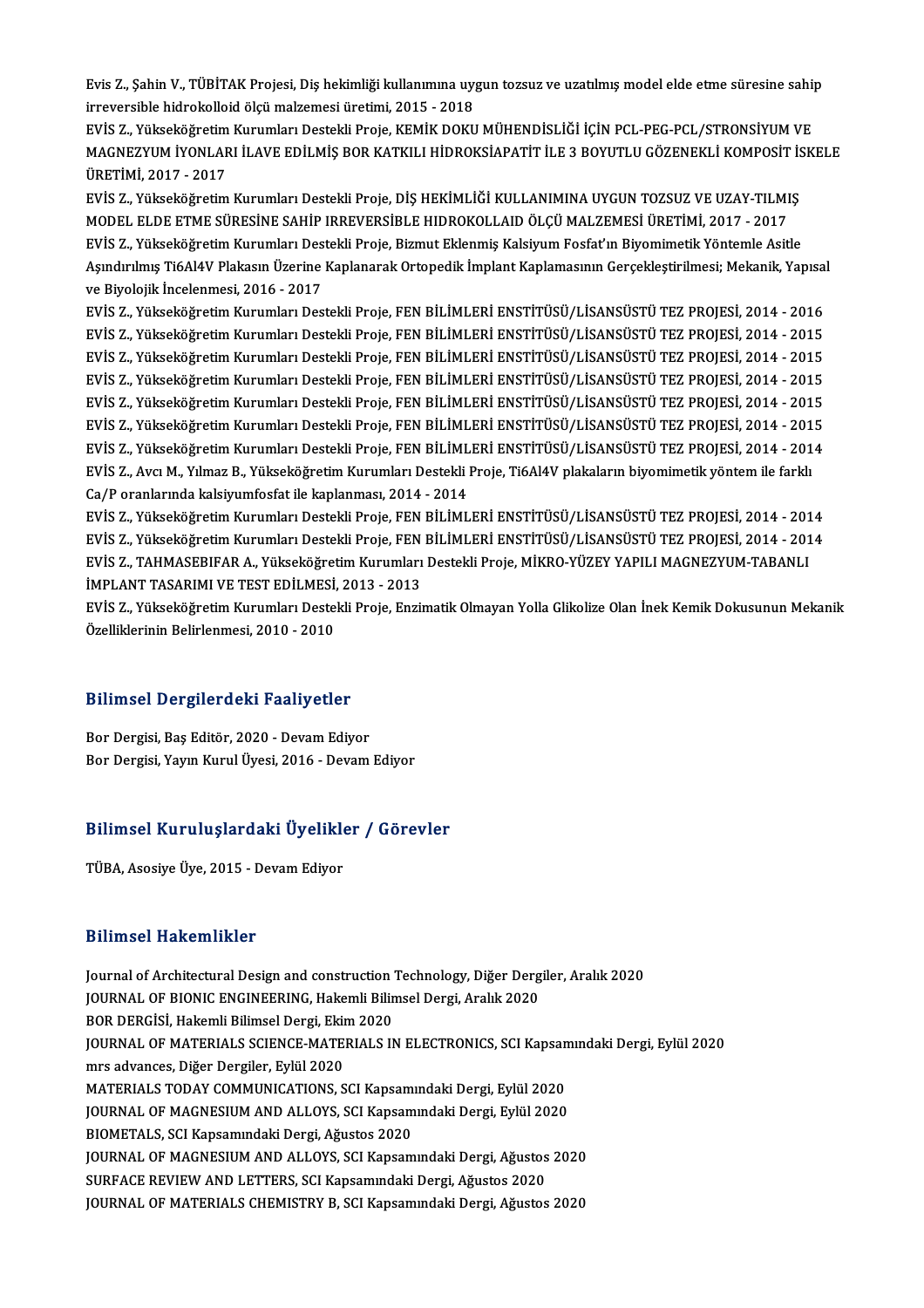CERAMICS INTERNATIONAL, SCI Kapsamındaki Dergi, Temmuz 2020<br>CELL TRANSPLANTATION, SCI Kapsamındaki Dergi, Temmuz 2020 CERAMICS INTERNATIONAL, SCI Kapsamındaki Dergi, Temmuz 202<br>CELL TRANSPLANTATION, SCI Kapsamındaki Dergi, Temmuz 2020<br>JOURNAL OF MATERIALS ENCINEERING AND REREORMANGE SCLI CERAMICS INTERNATIONAL, SCI Kapsamındaki Dergi, Temmuz 2020<br>CELL TRANSPLANTATION, SCI Kapsamındaki Dergi, Temmuz 2020<br>JOURNAL OF MATERIALS ENGINEERING AND PERFORMANCE, SCI Kapsamındaki Dergi, Temmuz 2020<br>NEW JOURNAL OF CHE CELL TRANSPLANTATION, SCI Kapsamındaki Dergi, Temmuz 2020<br>JOURNAL OF MATERIALS ENGINEERING AND PERFORMANCE, SCI Kaps<br>NEW JOURNAL OF CHEMISTRY, SCI Kapsamındaki Dergi, Haziran 2020<br>SN APPLIED SCIENCES, Halamli Bilimaal Darg JOURNAL OF MATERIALS ENGINEERING AND PERFORMANCE<br>NEW JOURNAL OF CHEMISTRY, SCI Kapsamındaki Dergi, Hazir<br>SN APPLIED SCIENCES, Hakemli Bilimsel Dergi, Haziran 2020<br>JOURNAL OF MACNESUJM AND ALLOYS SCI Kansamındaki De NEW JOURNAL OF CHEMISTRY, SCI Kapsamındaki Dergi, Haziran 2020<br>SN APPLIED SCIENCES, Hakemli Bilimsel Dergi, Haziran 2020<br>JOURNAL OF MATEPIALS ENCINEEPINC AND BEREOPMANCE Hakemli Bilimsel<br>JOURNAL OF MATEPIALS ENCINEEPINC AN SN APPLIED SCIENCES, Hakemli Bilimsel Dergi, Haziran 2020<br>JOURNAL OF MAGNESIUM AND ALLOYS, SCI Kapsamındaki Dergi, Haziran 2020<br>JOURNAL OF MACNESIUM AND ALLOYS, SCI Kapsamındaki Dergi, Subat 2020<br>JOURNAL OF MACNESIUM AND A JOURNAL OF MAGNESIUM AND ALLOYS, SCI Kapsamındaki Dergi, Haziran 202<br>JOURNAL OF MATERIALS ENGINEERING AND PERFORMANCE, Hakemli Bilims<br>JOURNAL OF MAGNESIUM AND ALLOYS, SCI Kapsamındaki Dergi, Şubat 2020<br>JOURNAL OF MAGNESIUM JOURNAL OF MATERIALS ENGINEERING AND PERFORMANCE, Hakemli Bilims<br>JOURNAL OF MAGNESIUM AND ALLOYS, SCI Kapsamındaki Dergi, Şubat 2020<br>JOURNAL OF MAGNESIUM AND ALLOYS, SCI Kapsamındaki Dergi, Şubat 2020<br>COPPOSION SCIENCE, SC JOURNAL OF MAGNESIUM AND ALLOYS, SCI Kapsamındaki<br>JOURNAL OF MAGNESIUM AND ALLOYS, SCI Kapsamındaki<br>CORROSION SCIENCE, SCI Kapsamındaki Dergi, Şubat 2020<br>JOURNAL OF MAGNESIUM AND ALLOYS, SCI Kapsamındaki JOURNAL OF MAGNESIUM AND ALLOYS, SCI Kapsamındaki Dergi, Şubat 2020<br>CORROSION SCIENCE, SCI Kapsamındaki Dergi, Şubat 2020<br>JOURNAL OF MAGNESIUM AND ALLOYS, SCI Kapsamındaki Dergi, Şubat 2020<br>JOURNAL OF MAGNESIUM AND ALLOYS, CORROSION SCIENCE, SCI Kapsamındaki Dergi, Şubat 2020<br>JOURNAL OF MAGNESIUM AND ALLOYS, SCI Kapsamındaki Dergi, Şubat 2020<br>JOURNAL OF ALLOYS AND COMPOUNDS, SCI Kapsamındaki Dergi, Ocak 2020<br>JOURNAL OF ALLOYS AND COMPOUNDS, JOURNAL OF MAGNESIUM AND ALLOYS, SCI Kapsamındaki Dergi, Şubat 2020<br>JOURNAL OF MAGNESIUM AND ALLOYS, SCI Kapsamındaki Dergi, Ocak 2020<br>JOURNAL OF ALLOYS AND COMPOUNDS, SCI Kapsamındaki Dergi, Ocak 2020<br>APPLIED SUPEACE SCIE JOURNAL OF MAGNESIUM AND ALLOYS, SCI Kapsamındaki Dergi,<br>JOURNAL OF ALLOYS AND COMPOUNDS, SCI Kapsamındaki Dergi,<br>APPLIED SURFACE SCIENCE, SCI Kapsamındaki Dergi, Ocak 2020<br>SCIENTIEIC PEROPTS, SCI Kapsamındaki Dergi, Ocak JOURNAL OF ALLOYS AND COMPOUNDS, SCI Kapsamındak<br>APPLIED SURFACE SCIENCE, SCI Kapsamındaki Dergi, Ocak<br>SCIENTIFIC REPORTS, SCI Kapsamındaki Dergi, Ocak 2020<br>JOUPNAL OE MACNESUJM AND ALLOYS, Hakamli Bilimsal I SCIENTIFIC REPORTS, SCI Kapsamındaki Dergi, Ocak 2020<br>JOURNAL OF MAGNESIUM AND ALLOYS, Hakemli Bilimsel Dergi, Kasım 2019 SCIENTIFIC REPORTS, SCI Kapsamındaki Dergi, Ocak 2020<br>JOURNAL OF MAGNESIUM AND ALLOYS, Hakemli Bilimsel Dergi, Kasım 2019<br>JOURNAL OF MATERIALS ENGINEERING AND PERFORMANCE, SCI Kapsamındaki Dergi, Kasım 2019<br>MATERIALS I ETT JOURNAL OF MAGNESIUM AND ALLOYS, Hakemli Bilimsel De<br>JOURNAL OF MATERIALS ENGINEERING AND PERFORMANC<br>MATERIALS LETTERS, SCI Kapsamındaki Dergi, Kasım 2019<br>CHEMISTRY SELECT, Dižar Dargilar Kasım 2010 JOURNAL OF MATERIALS ENGINEERING AND PEI<br>MATERIALS LETTERS, SCI Kapsamındaki Dergi, K.<br>CHEMISTRY SELECT, Diğer Dergiler, Kasım 2019<br>ACS PIOMATERIALS SCIENCE & ENCINEERING. H MATERIALS LETTERS, SCI Kapsamındaki Dergi, Kasım 2019<br>CHEMISTRY SELECT, Diğer Dergiler, Kasım 2019<br>ACS BIOMATERIALS-SCIENCE & ENGINEERING, Hakemli Bilimsel Dergi, Ekim 2019<br>BIOMEDICAL MATERIALS-SCI Kapsamındaki Dergi, Ekim CHEMISTRY SELECT, Diğer Dergiler, Kasım 2019<br>ACS BIOMATERIALS-SCIENCE & ENGINEERING, Hakemli Bilimse<br>BIOMEDICAL MATERIALS, SCI Kapsamındaki Dergi, Ekim 2019<br>JOUPNAL OF BIONIC ENCINEERING, SCI Kapsamındaki Dergi, El ACS BIOMATERIALS-SCIENCE & ENGINEERING, Hakemli Bilimsel Dergi, El<br>BIOMEDICAL MATERIALS, SCI Kapsamındaki Dergi, Ekim 2019<br>JOURNAL OF BIONIC ENGINEERING, SCI Kapsamındaki Dergi, Ekim 2019<br>PROCRESS IN NATURAL SCIENCE, SCI K BIOMEDICAL MATERIALS, SCI Kapsamındaki Dergi, Ekim 2019<br>JOURNAL OF BIONIC ENGINEERING, SCI Kapsamındaki Dergi, Ekim 201<br>PROGRESS IN NATURAL SCIENCE, SCI Kapsamındaki Dergi, Ekim 2019<br>ACS PIOMATEPIALS SCIENCE & ENCINEERING, JOURNAL OF BIONIC ENGINEERING, SCI Kapsamındaki Dergi, Ekim 2019<br>PROGRESS IN NATURAL SCIENCE, SCI Kapsamındaki Dergi, Ekim 2019<br>ACS BIOMATERIALS-SCIENCE & ENGINEERING, SCI Kapsamındaki Dergi, Eylül 2019<br>LANCMUIR SCI Kansam PROGRESS IN NATURAL SCIENCE, SCI Kapsamınd<br>ACS BIOMATERIALS-SCIENCE & ENGINEERING, S<br>LANGMUIR, SCI Kapsamındaki Dergi, Eylül 2019<br>SUBEACE BEVIEW AND I ETTEBS, SCI Kansamınd ACS BIOMATERIALS-SCIENCE & ENGINEERING, SCI Kapsamındaki Derg<br>LANGMUIR, SCI Kapsamındaki Dergi, Eylül 2019<br>SURFACE REVIEW AND LETTERS, SCI Kapsamındaki Dergi, Eylül 2019<br>JOUPMAL OE SCIENTIEJC BERSBECTIVES, Diğer Dergiler, LANGMUIR, SCI Kapsamındaki Dergi, Eylül 2019<br>SURFACE REVIEW AND LETTERS, SCI Kapsamındaki Dergi, Eylül 2019<br>JOURNAL OF SCIENTIFIC PERSPECTIVES, Diğer Dergiler, Eylül 2019 INTERNATIONAL JOURNAL OF APPLIED CERAMIC TECHNOLOGY, SCI Kapsamındaki Dergi, Ağustos 2019 JOURNAL OF SCIENTIFIC PERSPECTIVES, Diğer Dergiler, Eylül 2019<br>INTERNATIONAL JOURNAL OF APPLIED CERAMIC TECHNOLOGY, SCI Kapsamındaki Dergi, Ağustos 2019<br>INTERNATIONAL JOURNAL OF APPLIED CERAMIC TECHNOLOGY, SCI Kapsamındaki INTERNATIONAL JOURNAL OF APPLIED CERAMIC TECHNOLOGY, SCI Kapsamındaki Dergi, Ağustos 2019<br>INTERNATIONAL JOURNAL OF APPLIED CERAMIC TECHNOLOGY, SCI Kapsamındaki Dergi, Temmuz 2019<br>MATERIALS SCIENCE AND ENGINEERING A-STRUCTU INTERNATIONAL JOURNAL OF APPLIED CERAMIC TH<br>MATERIALS SCIENCE AND ENGINEERING A-STRUCT<br>PROCESSING, Hakemli Bilimsel Dergi, Temmuz 2019<br>JOURNAL OF MATERIALS SCIENCE SCLEAREMEDIAL MATERIALS SCIENCE AND ENGINEERING A-STRUCTURAL MATERIALS PRO<br>PROCESSING, Hakemli Bilimsel Dergi, Temmuz 2019<br>JOURNAL OF MATERIALS SCIENCE, SCI Kapsamındaki Dergi, Temmuz 2019<br>Vessel Plus Dižer Dergiler Mayıs 2019 PROCESSING, Hakemli Bilimsel Dergi, Te<br>JOURNAL OF MATERIALS SCIENCE, SCI<br>vessel plus, Diğer Dergiler, Mayıs 2019<br>TPANSACTIONS OF NONEERROUS MET. vessel plus, Diğer Dergiler, Mayıs 2019<br>TRANSACTIONS OF NONFERROUS METALS SOCIETY OF CHINA, SCI Kapsamındaki Dergi, Mayıs 2019 vessel plus, Diğer Dergiler, Mayıs 2019<br>TRANSACTIONS OF NONFERROUS METALS SOCIETY OF CHINA, SCI Kaps.<br>JOURNAL OF MATERIALS SCIENCE, SCI Kapsamındaki Dergi, Nisan 2019<br>International journal of advances in ongineering and nu International journal of advances in engineering and pure sciences (Online), Hakemli Bilimsel Dergi, Mart 2019<br>SURFACE REVIEW AND LETTERS, SCI Kapsamındaki Dergi, Mart 2019 JOURNAL OF MATERIALS SCIENCE, SCI Kapsamındaki Dergi, Nisan 201<br>International journal of advances in engineering and pure sciences (Or<br>SURFACE REVIEW AND LETTERS, SCI Kapsamındaki Dergi, Mart 2019<br>MATERIALS CHEMISTRY AND R International journal of advances in engineering and pure sciences (Online)<br>SURFACE REVIEW AND LETTERS, SCI Kapsamındaki Dergi, Mart 2019<br>MATERIALS CHEMISTRY AND PHYSICS, Hakemli Bilimsel Dergi, Mart 2019<br>JOURNAL OF APPLIE JOURNAL OF APPLIED BIOMATERIALS & FUNCTIONAL MATERIALS, SCI Kapsamındaki Dergi, Şubat 2019<br>CURRENT PHARMACEUTICAL BIOTECHNOLOGY, Hakemli Bilimsel Dergi, Şubat 2019 MATERIALS CHEMISTRY AND PHYSICS, Hakemli Bilimsel Dergi, Mart 2019<br>JOURNAL OF APPLIED BIOMATERIALS & FUNCTIONAL MATERIALS, SCI Kapsamındal<br>CURRENT PHARMACEUTICAL BIOTECHNOLOGY, Hakemli Bilimsel Dergi, Şubat 2019<br>MATERIALS JOURNAL OF APPLIED BIOMATERIALS & FUNCTIONAL MATERIALS, SCI Kapsamındaki Dergi, Şubat 2019<br>CURRENT PHARMACEUTICAL BIOTECHNOLOGY, Hakemli Bilimsel Dergi, Şubat 2019<br>MATERIALS SCIENCE & ENGINEERING C-MATERIALS FOR BIOLOGICAL CURRI<br>MATE<br>2019<br>SUPE MATERIALS SCIENCE & ENGINEERING C-MATERIALS FOR BIOLOGICAL<br>2019<br>SURFACE REVIEW AND LETTERS, SCI Kapsamındaki Dergi, Ocak 2019<br>JOUPMAL OE BIOMATERIALS APRI ICATIONS, SCI Kapsamındaki Dergi 2019<br>SURFACE REVIEW AND LETTERS, SCI Kapsamındaki Dergi, Ocak 2019<br>JOURNAL OF BIOMATERIALS APPLICATIONS, SCI Kapsamındaki Dergi, Ocak 2019<br>JOURNAL OF RAMAN SPECTROSCOPY, SCI Kapsamındaki Dergi, Ocak 2019 SURFACE REVIEW AND LETTERS, SCI Kapsamındaki Dergi, Ocak 2019<br>JOURNAL OF BIOMATERIALS APPLICATIONS, SCI Kapsamındaki Dergi, Ocal<br>JOURNAL OF RAMAN SPECTROSCOPY, SCI Kapsamındaki Dergi, Ocak 2019<br>international research journ JOURNAL OF RAMAN SPECTROSCOPY, SCI Kapsamındaki Dergi, Ocak 2019<br>international research journal of medicine and medical sciences, Diğer İndekslerce Taranan Dergi, Ocak 2019 JOURNAL OF RAMAN SPECTROSCOPY, SCI Kapsamındaki Dergi, Ocak 2019<br>international research journal of medicine and medical sciences, Diğer İndekslerce Tara<br>JOURNAL OF THE AMERICAN CERAMIC SOCIETY, SCI Kapsamındaki Dergi, Aral international research journal of medicine and medical sciences, Di<br>JOURNAL OF THE AMERICAN CERAMIC SOCIETY, SCI Kapsamındak<br>CERAMICS INTERNATIONAL, SCI Kapsamındaki Dergi, Aralık 2018<br>CURRENT BHARMACEUTICAL BIOTECHNOLOCY, JOURNAL OF THE AMERICAN CERAMIC SOCIETY, SCI Kapsamındaki Dergi, Aralık 2018<br>CERAMICS INTERNATIONAL, SCI Kapsamındaki Dergi, Aralık 2018<br>CURRENT PHARMACEUTICAL BIOTECHNOLOGY, SCI Kapsamındaki Dergi, Kasım 2018<br>ENCINEEPINC CERAMICS INTERNATIONAL, SCI Kapsamındaki Dergi, Aralık 2018<br>CURRENT PHARMACEUTICAL BIOTECHNOLOGY, SCI Kapsamındaki Dergi, Kasım 2018<br>ENGINEERING APPLICATIONS OF ARTIFICIAL INTELLIGENCE, SCI Kapsamındaki Dergi, Ekim 2018 MATERIALS SCIENCE & ENGINEERING C-MATERIALS FOR BIOLOGICAL APPLICATIONS, SCI Kapsamındaki Dergi, Ekim